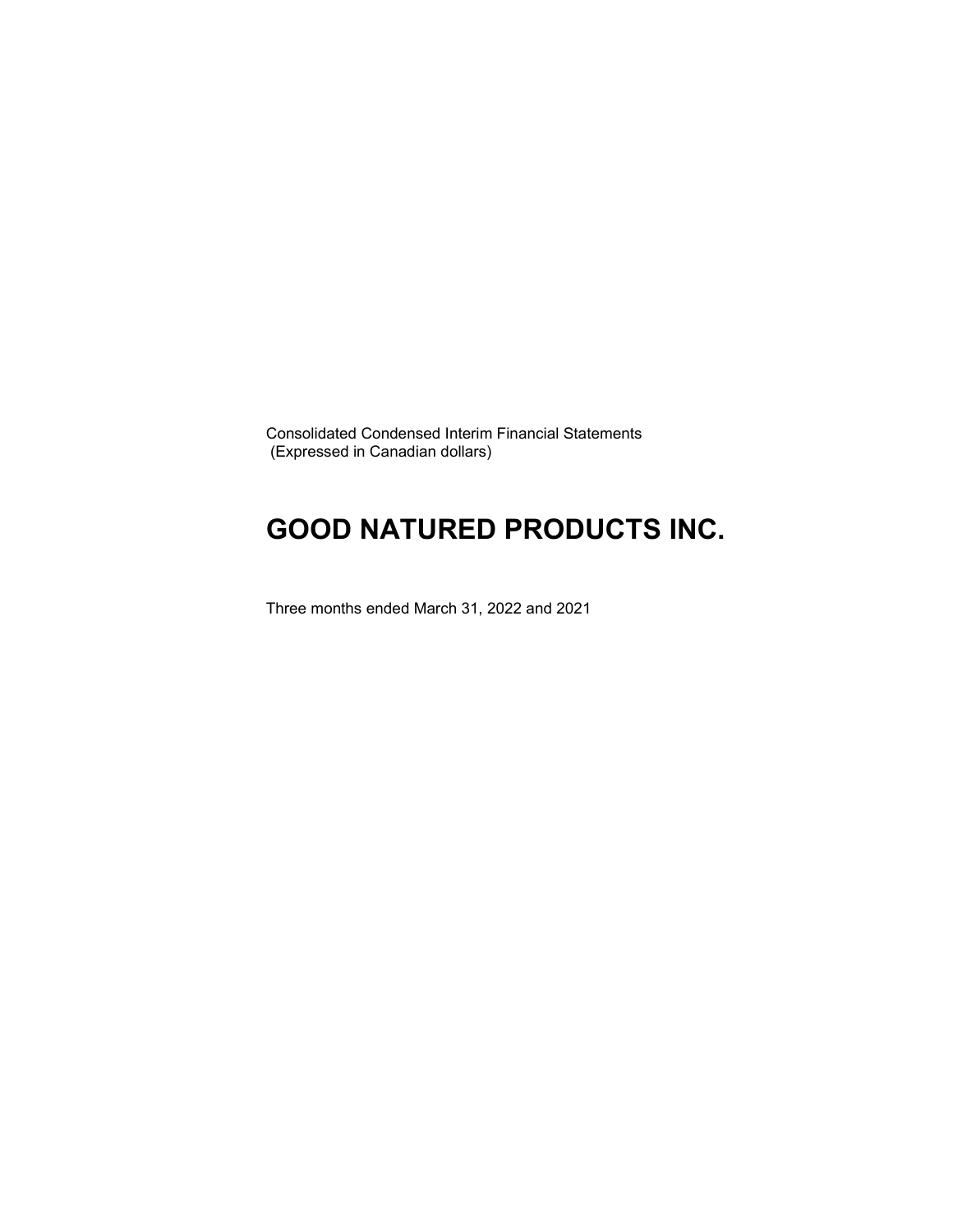### **MANAGEMENT'S REPORT**

#### **MANAGEMENT'S RESPONSIBILITY FOR FINANCIAL REPORTING**

The accompanying unaudited interim consolidated financial statements of good natured Products Inc. were prepared by management in accordance with International Accounting Standard 34 Interim Financial Reporting issued by the International Accounting Standards Board. The most significant of these accounting principles have been disclosed in the notes to the unaudited interim consolidated financial statements. Management acknowledges responsibility for the preparation and presentation of the unaudited interim consolidated financial statements, including responsibility for significant accounting judgments and estimates and the choice of accounting principles and methods that are appropriate to the Company's circumstances. Management has established processes, which are in place to provide them sufficient knowledge to support management representations that they have exercised reasonable diligence that (i) the unaudited interim consolidated financial statements do not contain any untrue statement of material fact or omit to state a material fact required to be stated or that is necessary to make a statement not misleading in light of the circumstances under which it is made, as of the date of and for the periods presented by the unaudited interim consolidated financial statements and (ii) the unaudited interim consolidated financial statements fairly present in all material respects the financial condition, results of operations and cash flows of the Company, as of the date of and for the periods presented by the unaudited interim consolidated financial statements. The Board of Directors is responsible for reviewing and approving the unaudited interim consolidated financial statements together with other financial information of the Company and for ensuring that management fulfills its financial reporting responsibilities. An Audit Committee assists the Board of Directors in fulfilling this responsibility. The Audit Committee meets with management to review the financial reporting process and the unaudited interim consolidated financial statements together with other financial information of the Company. The Audit Committee reports its findings to the Board of Directors for its consideration in approving the unaudited interim consolidated financial statements together with other financial information of the Company for issuance to the shareholders. Management recognizes its responsibility for conducting the Company's affairs in compliance with established financial standards, and applicable laws and regulations, and for maintaining proper standards of conduct for its activities.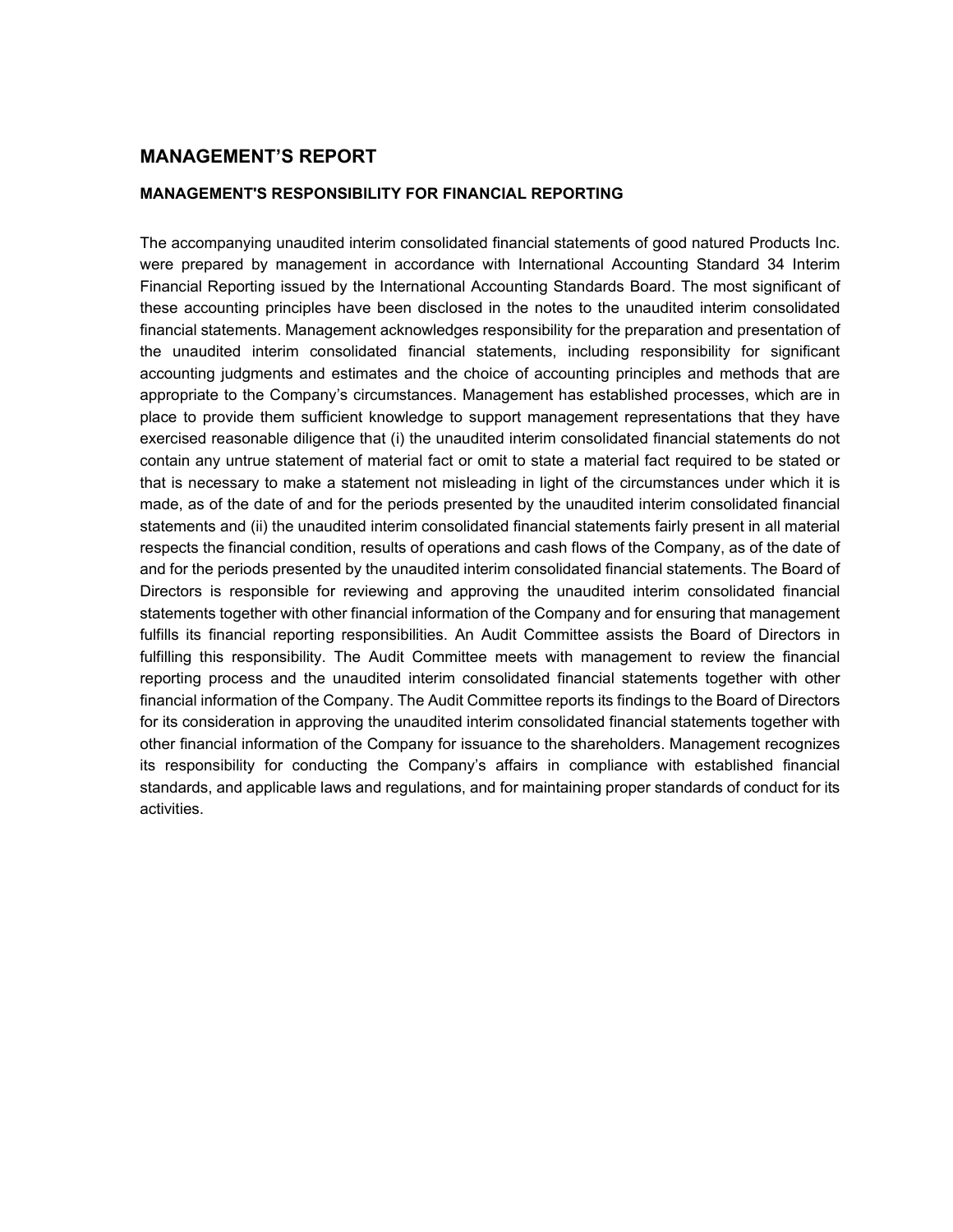Consolidated Statements of Financial Position *(In thousands) (Unaudited)*

|                                                                                                                                                               | 31-Mar                 | 31-Dec                 |
|---------------------------------------------------------------------------------------------------------------------------------------------------------------|------------------------|------------------------|
|                                                                                                                                                               | 2022                   | 2021                   |
| <b>Assets</b>                                                                                                                                                 |                        |                        |
| Current assets:                                                                                                                                               |                        |                        |
| Cash and cash equivalents                                                                                                                                     | \$<br>12,374           | \$<br>10,655           |
| Trade and other receivables                                                                                                                                   | 13,685                 | 13,689                 |
| Inventory (Note 3)                                                                                                                                            | 18,043                 | 16,036                 |
| Prepaid expenses                                                                                                                                              | 993                    | 987                    |
|                                                                                                                                                               | 45,095                 | 41,367                 |
| Non-current assets:                                                                                                                                           |                        |                        |
| Property and equipment (note 4)                                                                                                                               | 31,242                 | 30,463                 |
| Right-of-use assets (note 5)                                                                                                                                  | 4,046                  | 2,165                  |
| Customer relationships (note 6)                                                                                                                               | 5,601                  | 5,725                  |
| Intangible and other assets (note 6)                                                                                                                          | 3,153                  | 3,125                  |
| Goodwill (note 6)                                                                                                                                             | 7,684                  | 7,684                  |
|                                                                                                                                                               | \$<br>96,821           | \$<br>90,529           |
| Liabilities and Shareholders' Equity<br><b>Current liabilities:</b><br>Accounts payable and accrued liabilities<br>Current portion of long-term debt (note 7) | \$<br>22,473<br>41,289 | \$<br>17,699<br>39,681 |
|                                                                                                                                                               | 63,762                 | 57,380                 |
| Non-Current liabilities:                                                                                                                                      |                        |                        |
| Long-term debt (note 7)                                                                                                                                       | 7,497                  | 6,674                  |
| Contingent consideration liability                                                                                                                            | 1,926                  | 1,890                  |
| Deferred income tax liabilities                                                                                                                               | 3,439                  | 3,493                  |
|                                                                                                                                                               | 12,862                 | 12,057                 |
|                                                                                                                                                               |                        |                        |
| Shareholders' Equity:                                                                                                                                         |                        |                        |
| Common share capital                                                                                                                                          | 57,497                 | 57,083                 |
| Contributed surplus                                                                                                                                           | 6,352                  | 5,883                  |
| Foreign currency translation reserve                                                                                                                          | 686                    | 872                    |
| <b>Deficit</b>                                                                                                                                                | (44, 338)              | (42, 746)              |
|                                                                                                                                                               | 20,197                 | 21,092                 |
| <b>Total Liabilities and Shareholders' Equity</b>                                                                                                             | \$<br>96,821           | 90,529                 |

Nature of operations (note 1)

Subsequent events (note 14)

See accompanying notes to consolidated financial statements.

Approved on behalf of the Board:

"*Jim Zadra"* Director "*Michael Thomson"* Director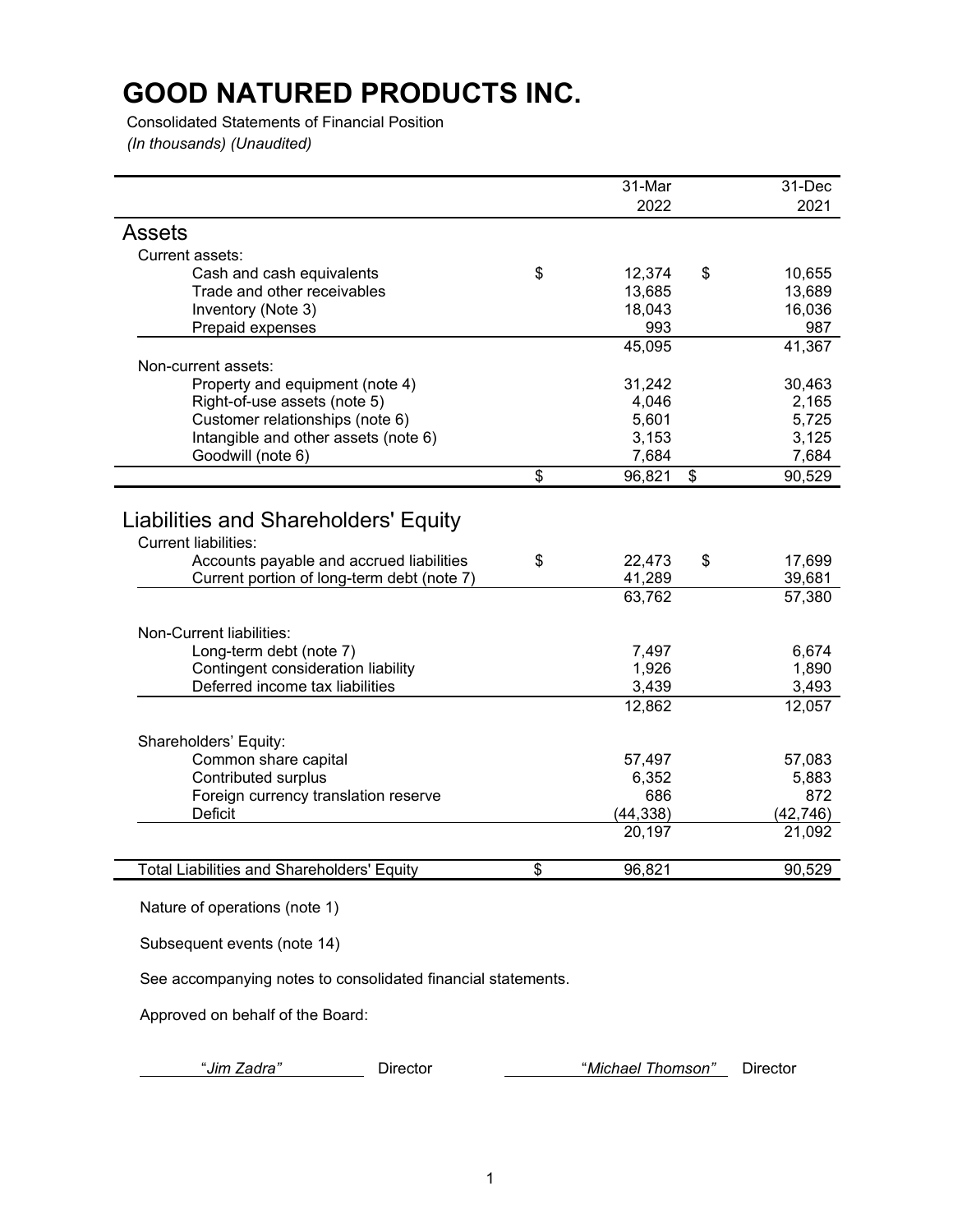Consolidated Statements of Net Loss and Comprehensive Loss (*In thousands except per share amounts) (Unaudited)*

|                                                                                                                                                                                                                                                                        | Three months ended March 31 |                                                     |    |                                                                  |  |  |  |
|------------------------------------------------------------------------------------------------------------------------------------------------------------------------------------------------------------------------------------------------------------------------|-----------------------------|-----------------------------------------------------|----|------------------------------------------------------------------|--|--|--|
|                                                                                                                                                                                                                                                                        |                             | 2022                                                |    | 2021                                                             |  |  |  |
| Product revenue (note 12)<br>Cost of product revenue (note 10)                                                                                                                                                                                                         | \$                          | 25,936<br>(19, 302)                                 | \$ | 7,900<br>(5, 111)                                                |  |  |  |
| Gross profit                                                                                                                                                                                                                                                           |                             | 6,634                                               |    | 2,789                                                            |  |  |  |
| Other (Expenses) Income:                                                                                                                                                                                                                                               |                             |                                                     |    |                                                                  |  |  |  |
| Selling, general, and administrative (note 11)<br><b>Fulfilment and logistics</b><br>Share-based compensation (note 8 (b,d))<br>Depreciation and amortization<br>Financing costs<br>Foreign exchange gain (loss)<br>Loss on debt repayment and conversion (note 7 (a)) |                             | (3,806)<br>(2,253)<br>(601)<br>(671)<br>(975)<br>26 |    | (1,707)<br>(1,208)<br>(270)<br>(236)<br>(1,034)<br>(71)<br>(166) |  |  |  |
| Net loss before taxes                                                                                                                                                                                                                                                  |                             | (1,646)                                             |    | (1,903)                                                          |  |  |  |
| Deferred income tax recovery                                                                                                                                                                                                                                           |                             | 54                                                  |    |                                                                  |  |  |  |
| Net loss for the period                                                                                                                                                                                                                                                | \$                          | (1,592)                                             | \$ | (1,903)                                                          |  |  |  |
| Other comprehensive (loss) gain, net of tax<br>Items that may be reclassified subsequently to profit or loss:<br>Unrealized currency gain on translation of foreign operations                                                                                         |                             | (186)                                               |    | 462                                                              |  |  |  |
| Comprehensive loss for the period                                                                                                                                                                                                                                      | \$                          | (1,778)                                             | \$ | (1, 441)                                                         |  |  |  |
| Basic and diluted loss per share                                                                                                                                                                                                                                       | \$                          | (0.01)                                              | \$ | (0.01)                                                           |  |  |  |
| Weighted average shares outstanding - basic and diluted                                                                                                                                                                                                                |                             | 222,223                                             |    | 192,575                                                          |  |  |  |

See accompanying notes to consolidated financial statements.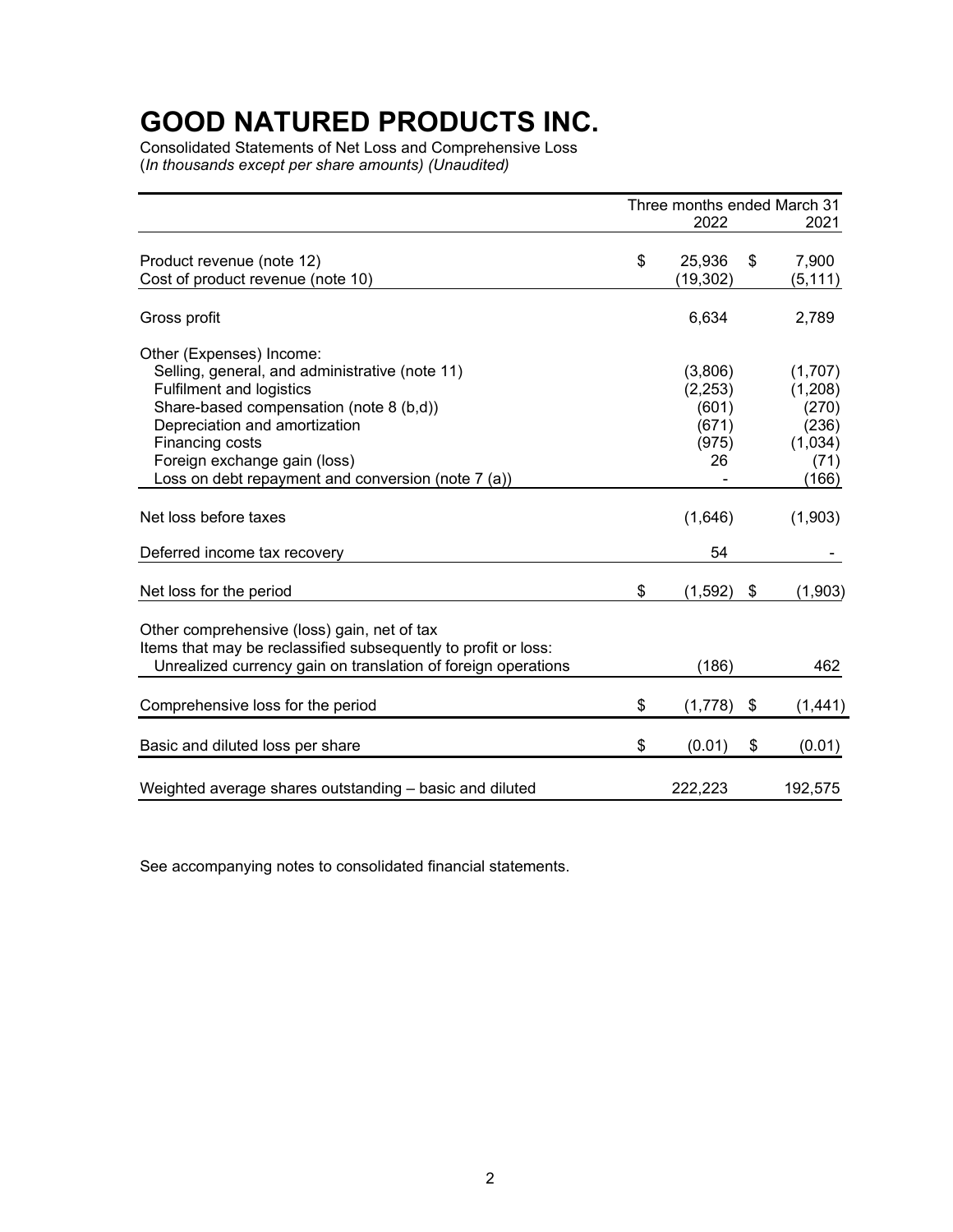Consolidated Statements of Changes in Shareholders' Equity (Deficiency) *(In thousands) (Unaudited)*

|                                                                                                                                                                                                                                                                                                               | Number of<br>common<br>shares            | Common<br>share<br>capital            | Contributed<br>surplus-<br>warrants and<br>conversion<br>features | Contributed<br>surplus-<br>stock options | Foreign<br>currency<br>translation<br>reserve | <b>Deficit</b>  | Equity/<br>(Deficiency)                                 |
|---------------------------------------------------------------------------------------------------------------------------------------------------------------------------------------------------------------------------------------------------------------------------------------------------------------|------------------------------------------|---------------------------------------|-------------------------------------------------------------------|------------------------------------------|-----------------------------------------------|-----------------|---------------------------------------------------------|
| Balance at December 31, 2020                                                                                                                                                                                                                                                                                  | 179,258                                  | \$<br>28,883                          | \$<br>1,497                                                       | \$<br>1,239<br>\$                        | 244 \$                                        | (30,051)        | \$<br>1,812                                             |
| Issuance of common shares, net (note 8)<br>Shares issued upon warrant exercise<br>Shares issued upon debenture conversion (note 8(a))<br>Shares issued upon option exercise (note 8(a))<br>Shares issued upon debt conversion (note 7(a))<br>Share based compensation (note 8(b,d))<br>Net comprehensive loss | 19,263<br>9,912<br>2,330<br>207<br>2,720 | 20.572<br>2,162<br>536<br>54<br>3,239 | 612<br>(249)<br>(106)<br>(67)                                     | (23)<br>271                              | 148                                           | (1,903)         | 21,184<br>1,913<br>430<br>31<br>3,172<br>271<br>(1,755) |
| Balance at March 31, 2021                                                                                                                                                                                                                                                                                     | 213,690                                  | \$<br>55,446                          | \$<br>1.687                                                       | \$<br>1,487<br>\$                        | 392                                           | \$<br>(31, 954) | \$<br>27,058                                            |
| Shares issued upon warrant exercise<br>Shares issued upon debenture conversion (note 8(a))<br>Conversion feature and warrants of convertible                                                                                                                                                                  | 2,850<br>2,283                           | 482<br>368                            | (164)<br>(93)                                                     |                                          |                                               |                 | 318<br>275                                              |
| debenture (note 7(b))                                                                                                                                                                                                                                                                                         |                                          | $\overline{\phantom{0}}$              | 1,880                                                             |                                          |                                               |                 | 1,880                                                   |
| Shares issued upon option exercise (note 8(a))<br>Share based compensation (note 8(b,d))<br>Vested RSU & PSU incentive issuance (note 8(d))<br>Net comprehensive loss                                                                                                                                         | 967<br>893                               | 130<br>657                            |                                                                   | (49)<br>1,983<br>(848)                   | 480                                           | (10, 792)       | 81<br>1,983<br>(191)<br>(10, 312)                       |
| Balance at December 31, 2021                                                                                                                                                                                                                                                                                  | 220,683                                  | \$<br>57,083                          | \$<br>3,310                                                       | \$<br>2,573<br>\$                        | 872                                           | \$<br>(42, 746) | \$<br>21,092                                            |
| Shares issued upon warrant exercise<br>Shares issued upon option exercise (note 8(a))<br>Share based compensation (note 8(b,d))<br>Vested RSU & PSU incentive issuance (note 8(d))<br>Net comprehensive loss                                                                                                  | 1,989<br>214<br>71                       | 323<br>40<br>51                       | (69)                                                              | (12)<br>601<br>(51)                      | (186)                                         | (1,592)         | 254<br>28<br>601<br>(1,778)                             |
| Balance at March 31, 2022                                                                                                                                                                                                                                                                                     | 222,957                                  | \$<br>57,497                          | \$<br>3,241                                                       | \$<br>3,111<br>\$                        | 686                                           | \$<br>(44, 338) | \$<br>20,197                                            |

See accompanying notes to consolidated financial statements.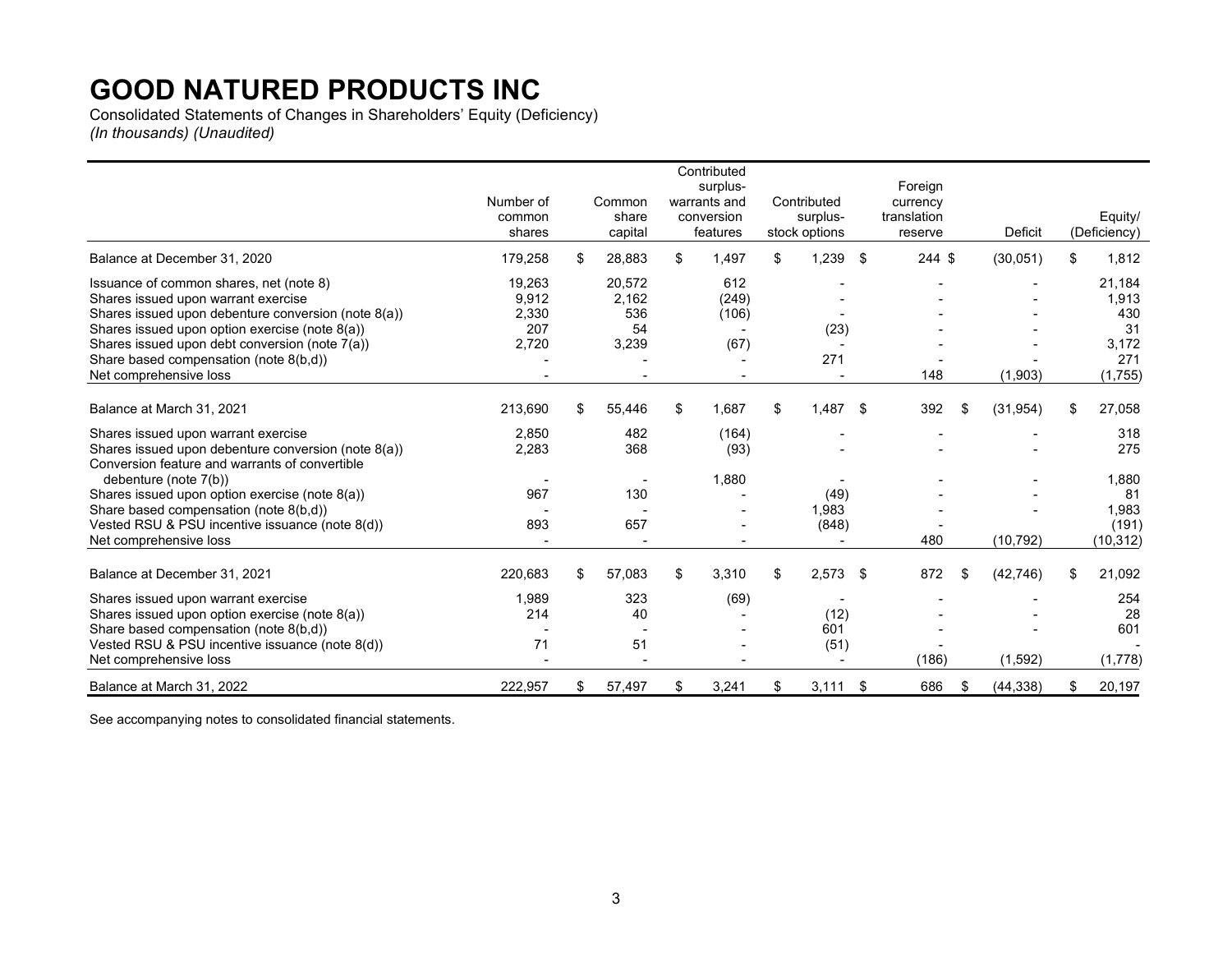### Consolidated Statements of Cash Flow

*(In thousands) (Unaudited)*

|                                                                   |               | Three months ended March 31 |
|-------------------------------------------------------------------|---------------|-----------------------------|
|                                                                   | 2022          | 2021                        |
| Cash provided by (used in):                                       |               |                             |
| Operations:                                                       |               |                             |
| Net loss                                                          | \$<br>(1,592) | \$<br>(1,903)               |
| Items not involving cash:                                         |               |                             |
| Depreciation and amortization                                     | 813           | 356                         |
| Unrealized foreign exchange loss                                  | 273           | 86                          |
| Amortization of right of use assets                               | 168           | 63                          |
| Share based compensation (note 8(b, d))                           | 601           | 270                         |
| Loss on debt repayment and conversion (note 7 (a))                |               | 166                         |
| Financing costs                                                   | 975           | 1,034                       |
| Deferred income tax                                               | (54)          |                             |
|                                                                   | 1,184         | $\overline{72}$             |
| Changes in non-cash operating working capital:                    |               |                             |
| Trade and other receivables                                       | 4             | (20)                        |
| Inventory                                                         | (2,071)       | (2,510)                     |
| Prepaid expenses                                                  | (26)          | (289)                       |
| Accounts payable and accrued liabilities                          | 4,774         | 793                         |
|                                                                   | 2,681         | (2,026)                     |
| Finance costs paid                                                | (725)         | (883)                       |
| Cash provided by (used in) operating activities                   | 3,140         | (2,837)                     |
| Financing:<br>Issuance of common shares, net of                   |               |                             |
| issuance costs (note 8)<br>Exercise of warrants for common shares | 254           | 21,184                      |
|                                                                   | 28            | 1,931                       |
| Exercise of options for common shares<br>Credit line repayment    |               | 31<br>(800)                 |
| Proceeds from long-term debt, net of issuance costs (note 7(c))   | 700           | 178                         |
| Repayment of long-term debt (note 7)                              | (568)         | (1,376)                     |
| Cash provided by financing activities                             | 414           | 21,130                      |
|                                                                   |               |                             |
| Investments:                                                      |               |                             |
| Purchase of equipment                                             | (1,466)       | (1, 123)                    |
| Purchase of other assets                                          | (227)         | (130)                       |
| Cash used in investing activities                                 | (1,693)       | (1, 253)                    |
|                                                                   |               |                             |
| Effect of foreign exchange rate changes on cash                   | (142)         | (41)                        |
| Increase (decrease) in cash                                       | 1,719         | 16,999                      |
| Cash and cash equivalents, beginning of period                    | 10,655        | 8,114                       |
| Cash and cash equivalents, end of period                          | 12,374        | 25,113                      |

Supplementary disclosure with respect to cash flows (note 13).

See accompanying notes to consolidated financial statements.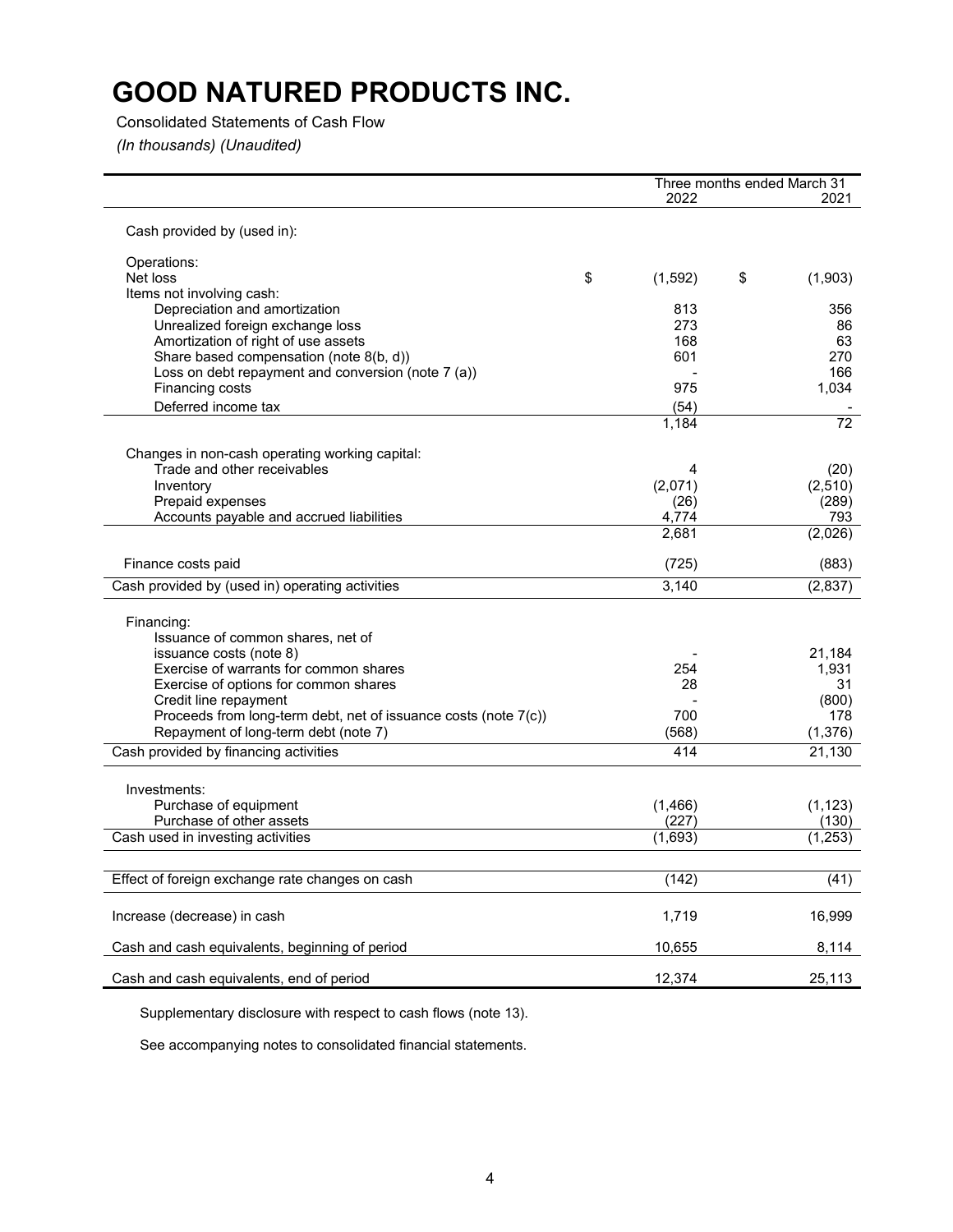Notes to Consolidated Financial Statements Three months ended March 31, 2022 and 2021 *(In thousands)*

#### **1. Nature of operations:**

Good Natured Products Inc. (the "Company") is a Canadian company incorporated under the British Columbia Business Corporations Act and its common shares are listed on the TSX Venture Exchange ("TSX-V") as a Tier 2 issuer under the symbol "GDNP". The Company's head office is located at 814 - 470 Granville Street, Vancouver, British Columbia, Canada. The Company is principally engaged in the design, production, and distribution of high-performance bioplastics for use in packaging and durable product applications.

As at March 31, 2022 and December 31, 2021, due to a default on its Senior Credit Facility caused by a breach of a debt covenant, the Company classified \$38,414 (December 31, 2021 - \$36,631) of non-current debt as current (Note 7(c)). The Company and its primary lender are working on a plan to remedy the default; as at the date of issuance of these interim financial statements, these discussions are ongoing. As a result of this classification the Company has negative working capital of \$18,667 as at March 31, 2022. The continuing operations of the Company are dependent upon its ability to successfully complete discussions with its primary lender such that its Senior Credit Facility is no longer in default or to obtain new debt or equity financing. There can be no assurance that the outcome of those discussions or such new financing will be completed on a timely basis under terms acceptable to the Company.

The above conditions present material uncertainties that may cast significant doubt upon the Company's ability to continue as a going concern. These interim condensed consolidated financial statements do not include any adjustments relating to the recoverability and classification of recorded asset amounts and classification of liabilities that might be necessary should the Company be unable to continue as a going concern. Such adjustments could be material.

The COVID-19 pandemic significantly impacted the global economy. The Company's operations have been deemed an essential business as defined by the US Department of Homeland Security and the Canadian provinces where it manufactures food packaging. The Company's packaging manufacturers have maintained operations since the start of the pandemic in fiscal 2020 and have implemented enhanced safety protocols to ensure their ability to continue to produce and deliver products.

None of the Company's supply chain partners have experienced any material shutdowns or disruptions to their work. The Company's supply chain is global, however, the majority of supply chain partners are substantially North American based. Thus far, there have been no disruptions to raw material or other related products/services. The Company has invested in expanding production capacity to reduce its reliance on external supply chain. The Company monitors its relationships closely and continues to look for alternate supply should issues arise in the future.

There can be no assurance that the Company's packaging manufacturers will continue to remain operational for the duration of the COVID-19 pandemic.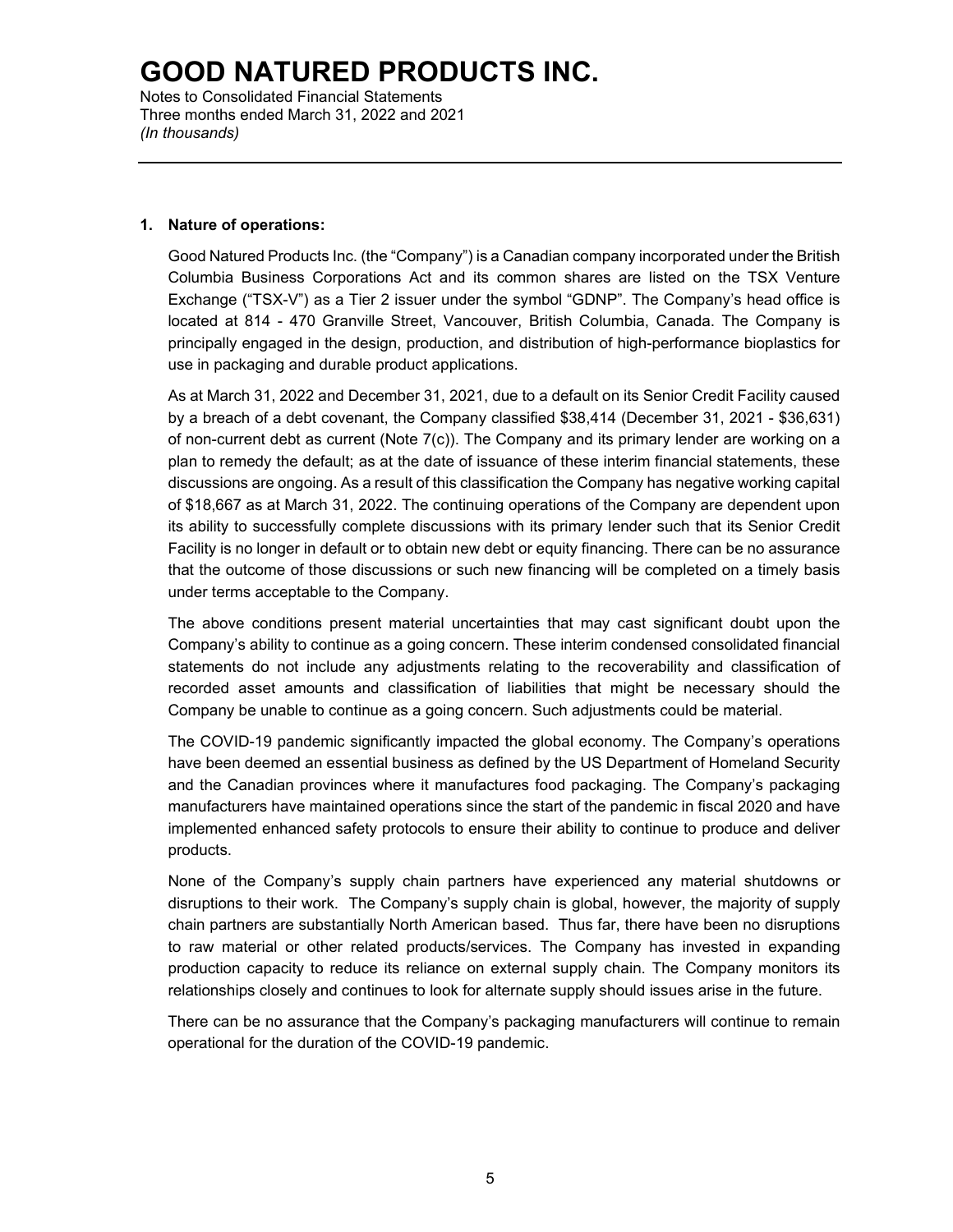Notes to Consolidated Financial Statements Three months ended March 31, 2022 and 2021 *(In thousands)*

### **2. Basis of presentation:**

(a) Statement of compliance:

These unaudited condensed consolidated interim financial statements were prepared using the same accounting policies and methods as those used in the Company's amended and restated consolidated financial statements for the year ended December 31, 2021, and have been prepared in compliance with IAS 34, Interim Financial Reporting, as issued by the International Accounting Standards Board ("IASB"). Accordingly, these unaudited condensed consolidated interim financial statements do not include all of the information required for full annual financial statements and should be read in conjunction with the Company's annual audited consolidated financial statements for the year ended December 31, 2021.

These unaudited consolidated financial statements were authorized for issue by the Board of Directors on May 30, 2022.

(b) Basis of measurement:

These consolidated financial statements have been prepared on the historical cost basis except for items that are measured at fair value consisting of the contingent consideration liability.

- (c) Use of estimates, assumptions and judgments:
	- (*i*) Significant estimates:

The preparation of these consolidated financial statements in conformity with IFRS requires management to make estimates and assumptions that affect the reported amounts of assets and liabilities and disclosure of assets and liabilities at the date of the consolidated financial statements, and the reported amounts of revenues and expenses during the reporting periods. The underlying assumptions are based on historical experience and other factors that management believes to be reasonable under the circumstances, and are subject to change as new events occur, as more industry experience is acquired, as additional information is obtained and as the Company's operating environment changes

Estimates and underlying assumptions are reviewed on an ongoing basis. Revisions to accounting estimates are recognized in the period during which the estimates are revised and in any future periods affected. There have been no material changes in significant estimates, assumptions and judgments compared to those disclosed in Note 2(c) to the Company's amended and restated annual consolidated financial statements for the year ended December 31, 2021.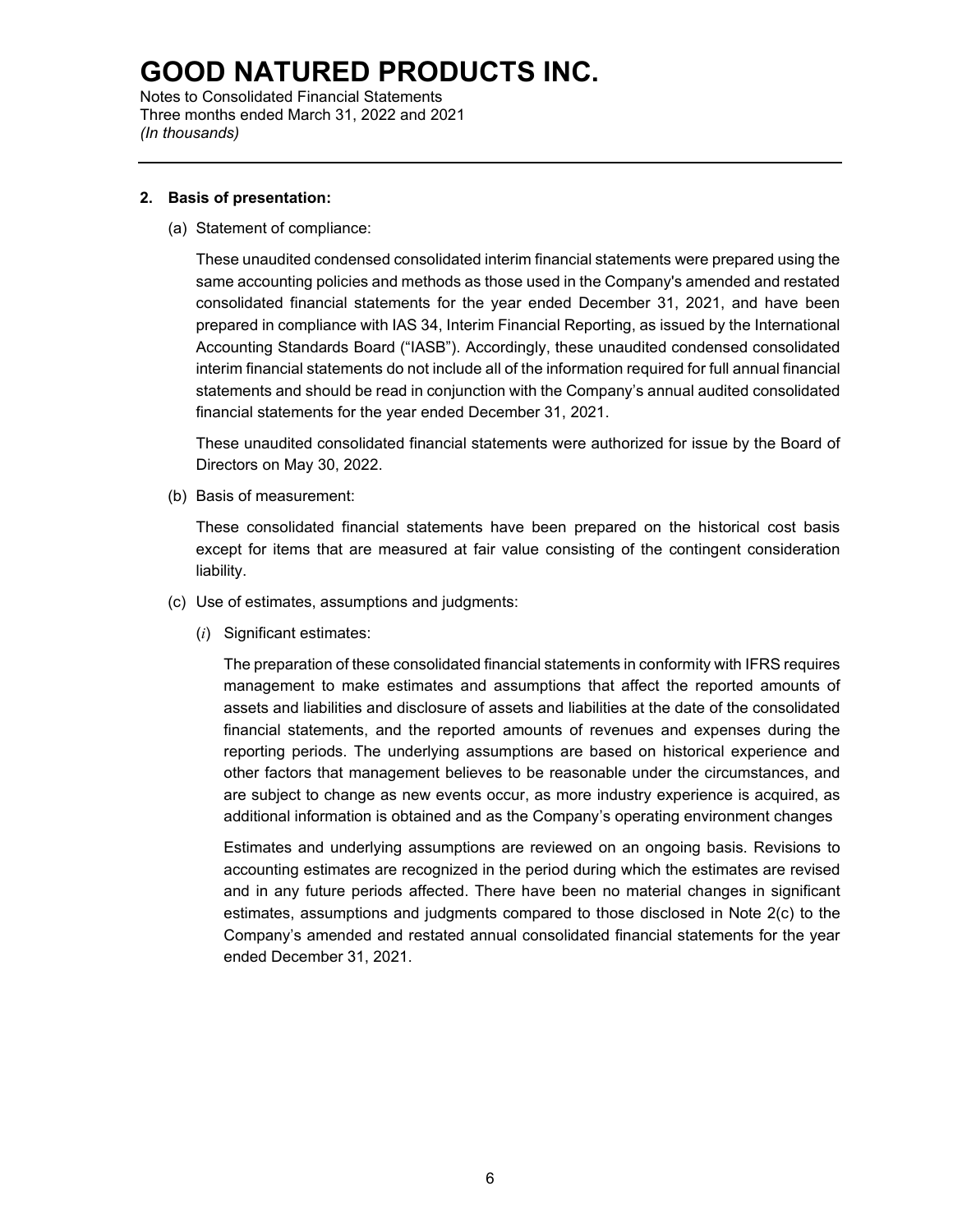Notes to Consolidated Financial Statements Three months ended March 31, 2022 and 2021 *(In thousands)*

### **3. Inventory**

|                                 |    | March 31,<br>2022 | December 31,<br>2021    |
|---------------------------------|----|-------------------|-------------------------|
| Raw materials<br>Finished goods | \$ | 14,776<br>3.267   | 11,817<br>- \$<br>4.219 |
| Total                           | S  | 18,043            | 16,036<br>\$            |

### **4. Property and equipment, net:**

|                     | Land        | <b>Building</b> | Manufacturing<br>Equipment |    | Other<br>Equip.          | Accumulated<br>Depreciation |                          |    | Total  |
|---------------------|-------------|-----------------|----------------------------|----|--------------------------|-----------------------------|--------------------------|----|--------|
| Dec. 31, 2020       | \$<br>4,943 | \$<br>4,320     | \$<br>6,537                | \$ | 82                       | \$                          | (466)                    | \$ | 15,416 |
| Additions           | 413         | 5.211           | 10.244                     |    | 115                      |                             | (936)                    |    | 15,047 |
| Dec. 31, 2021       | \$<br>5,356 | \$<br>9,531     | \$<br>16,781               | \$ | 197                      | \$                          | (1,402)                  | \$ | 30,463 |
| Additions           | -           | -               | 1.484                      |    | 6                        |                             | (635)                    |    | 779    |
| Foreign<br>exchange | (3)         | (73)            | $\overline{a}$             |    | $\overline{\phantom{0}}$ |                             | $\overline{\phantom{0}}$ |    | ٠      |
| Mar. 31, 2022       | \$<br>5.353 | \$<br>9.458     | \$<br>18.265               | \$ | 203                      | \$                          | (2.037)                  | S  | 31.242 |

Land is not subject to depreciation.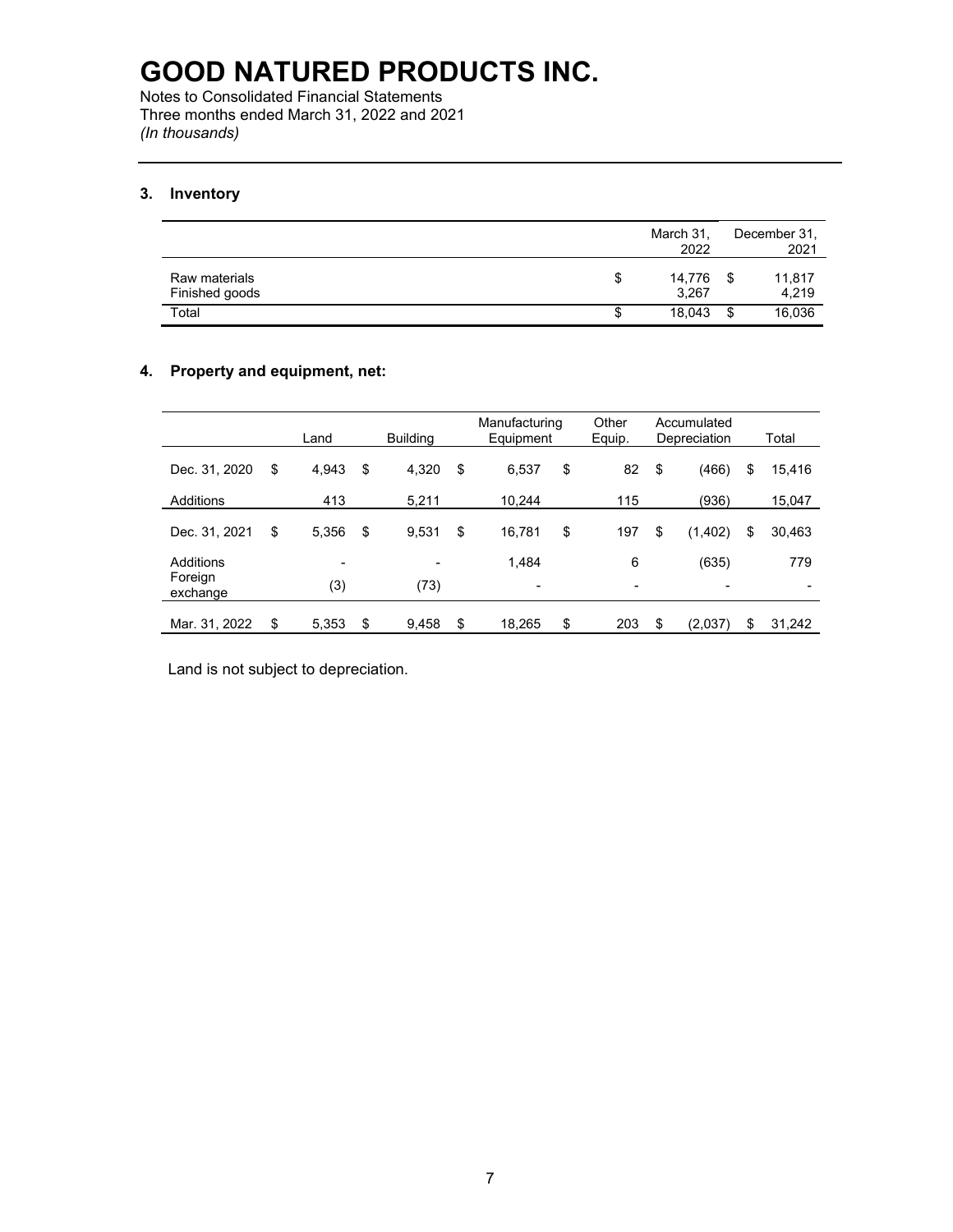Notes to Consolidated Financial Statements Three months ended March 31, 2022 and 2021 *(In thousands)*

### **5. Right of use assets**

The company entered into leases for manufacturing equipment, buildings, and office spaces for its operations. The Company is required to recognize right of use assets representing its right to use these underlying assets of their term.

These right of use assets are initially measured at cost less, equivalent to the fair value of the lease liability, and subsequently amortized on a straight-line basis over the shorter of the lease term and useful life of the underlying asset.

|                   | Cost        | Accumulated<br>amortization | Net Book<br>Value |
|-------------------|-------------|-----------------------------|-------------------|
| December 31, 2020 | \$<br>751   | \$<br>(107)                 | \$<br>644         |
| Additions         | 1,947       | (426)                       | 1,521             |
| December 31, 2021 | 2,698       | (533)                       | 2,165             |
| Additions         | 2,043       | (162)                       | 1,881             |
| March 31, 2022    | \$<br>4.741 | \$<br>(695)                 | \$<br>4,046       |

### **6. Customer relationships, other intangible assets and goodwill:**

|                   | Customer<br>Lists        | Accumulated<br>Amortization | Net Book<br>Value |
|-------------------|--------------------------|-----------------------------|-------------------|
| December 31, 2020 | \$<br>7,341              | \$<br>(1,633)               | \$<br>5,708       |
| Additions         | 621                      | (604)                       | 17                |
| December 31, 2021 | \$<br>7.962              | \$<br>(2, 237)              | \$<br>5,725       |
| Additions         | $\overline{\phantom{a}}$ | (51)                        | (51)              |
| Foreign exchange  | (73)                     |                             | (73)              |
| March 31, 2022    | \$<br>7,889              | \$<br>(2,288)               | \$<br>5,601       |

|                   | Brand and<br>Formulas |    | Other<br>Assets | Accumulated<br>Amortization |    | Net Book<br>Value |
|-------------------|-----------------------|----|-----------------|-----------------------------|----|-------------------|
| December 31, 2020 | \$<br>2.200           | \$ | 570             | \$<br>(25)                  | \$ | 2,745             |
| Additions         |                       |    | 409             | (29)                        |    | 380               |
| December 31, 2021 | \$<br>2.200           | \$ | 979             | \$<br>(54)                  | \$ | 3,125             |
| Additions         |                       |    | 82              | (54)                        |    | 28                |
| March 31, 2022    | \$<br>2.200           | S  | 1.061           | \$<br>(108)                 | S  | 3,153             |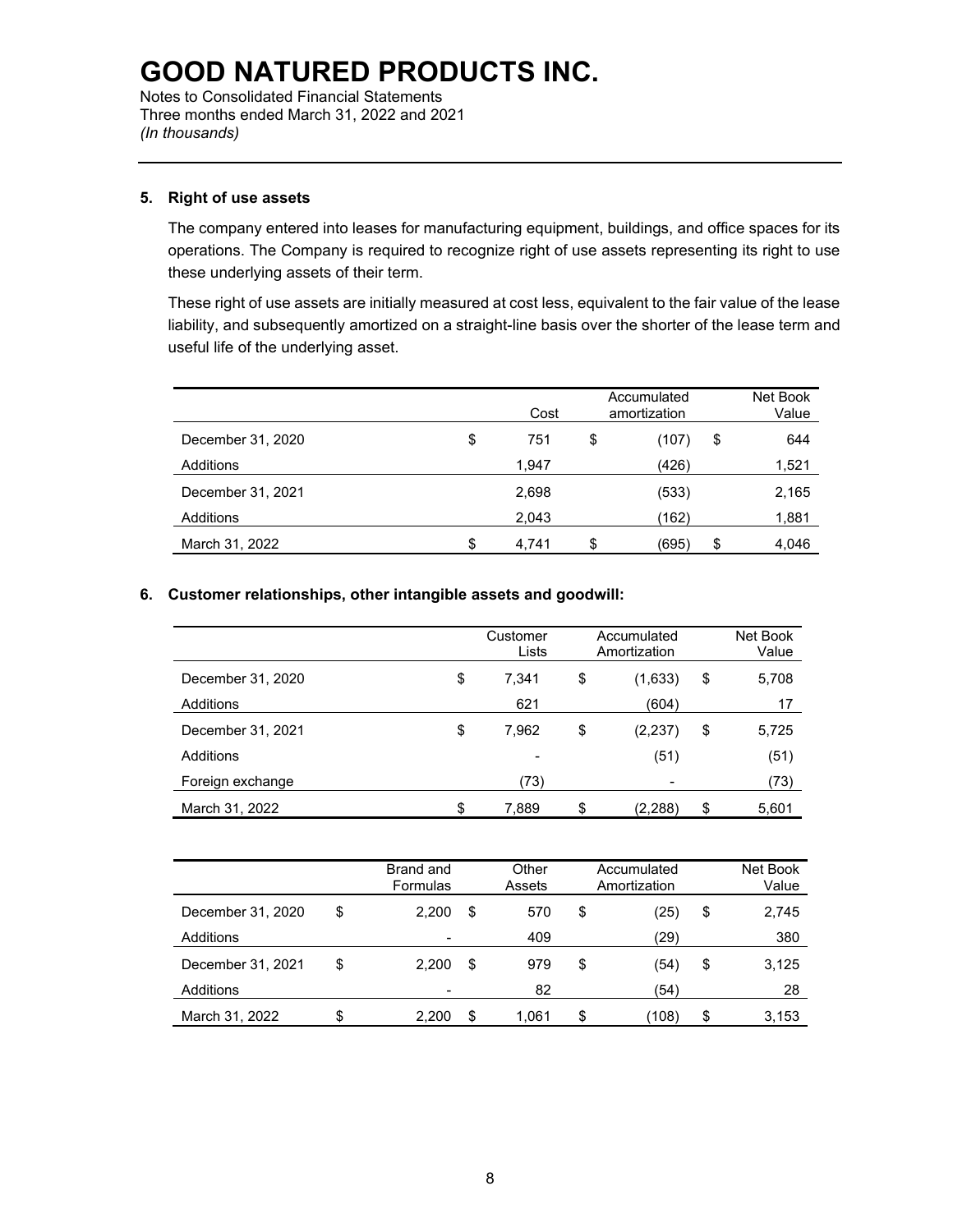Notes to Consolidated Financial Statements Three months ended March 31, 2022 and 2021 *(In thousands)*

### **6. Customer relationships, other intangible assets and goodwill (Continued):**

Included in Brand and Formulas is \$1,400 of brand which is an indefinite life intangible asset and not subject to amortization. Other assets consist of capitalized development costs and other intangibles.

|                                      |   | Goodwill |   | Accumulated<br>Impairment | Net Book<br>Value |
|--------------------------------------|---|----------|---|---------------------------|-------------------|
| December 31, 2020                    | S | 6.824    | S |                           | 6,824             |
| Additions                            |   | 860      |   | -                         | 860               |
| December 31, 2021 and March 31, 2022 |   | 7.684    | S | -                         | 7.684             |

### **7. Long-term debt:**

|                  | <b>Retired Debt</b><br>(a)     | Debentures<br>(b)        | <b>National Bank</b><br>(c) | <b>Vendor Notes</b><br>(d) | Leases<br>(e)            | Other debt<br>(f)        | Total        |
|------------------|--------------------------------|--------------------------|-----------------------------|----------------------------|--------------------------|--------------------------|--------------|
| Dec. 31, 2020    | \$<br>24,190                   | \$<br>1,814              |                             | \$<br>4,684                | \$<br>644                | \$<br>1,499              | \$<br>32,831 |
| Proceeds, net    | 6,616                          | 14,349                   | 19,531                      | ٠                          | 1,948                    | 3,641                    | 46,084       |
| Repayment        | (28, 802)                      |                          | ٠                           | (300)                      | (415)                    | (424)                    | (29, 941)    |
| Conversion       | (3, 122)                       | (862)                    | $\overline{\phantom{a}}$    | (50)                       | $\overline{\phantom{a}}$ |                          | (4,034)      |
| Accretion / Loss | 1,209                          | 247                      | 2                           | $\blacksquare$             | 54                       | 97                       | 1,610        |
| Foreign Exchange | (91)                           |                          | (104)                       |                            |                          |                          | (195)        |
| Dec. 31, 2021    | \$<br>$\overline{\phantom{a}}$ | \$<br>15,548             | \$<br>19,429                | \$<br>4,334                | \$<br>2,231              | \$<br>4,813              | \$<br>46,355 |
| Proceeds, net    | ٠                              | ٠                        | 638                         | $\blacksquare$             | 2,063                    |                          | 2,701        |
| Repayment        |                                |                          | (139)                       |                            | (236)                    | (124)                    | (499)        |
| Conversion       |                                | $\overline{\phantom{a}}$ | ٠                           | $\overline{\phantom{a}}$   | $\overline{\phantom{a}}$ | $\overline{\phantom{0}}$ |              |
| Accretion        |                                | 138                      | 54                          |                            | 49                       | 22                       | 263          |
| Foreign Exchange |                                |                          |                             |                            | 14                       | (49)                     | (35)         |
| Mar. 31 2022     | \$                             | \$<br>15,686             | \$<br>19,983                | \$<br>4,334                | \$<br>4,121              | \$<br>4,662              | \$<br>48,786 |

|                                        | March 31<br>2022  | December<br>31 2021   |
|----------------------------------------|-------------------|-----------------------|
| Current portion<br>Non-current portion | \$41,289<br>7.497 | \$<br>39,681<br>6.674 |
|                                        | \$48,786          | \$46,355              |

As disclosed in Note 1, the Company is in breach of a covenant in its Senior Credit Facility with National Bank and as a result of a cross default clauses associated with the Senior Credit Facility in certain of the Company's debentures and a mortgage agreement, \$38,414 (December 31, 2021 - \$36,631) due under the Senior Credit Facility, debentures and mortgage has been classified as current debt.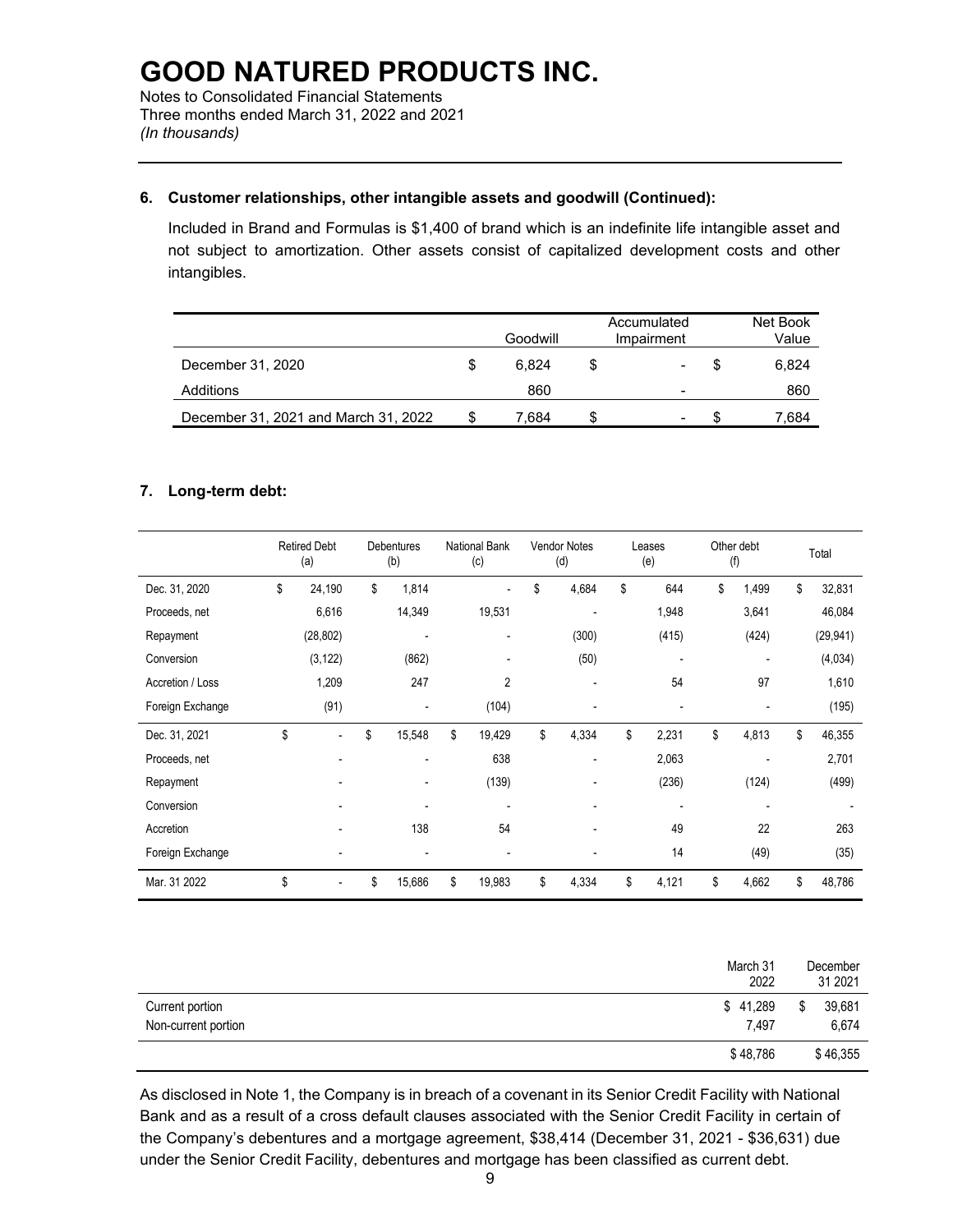Notes to Consolidated Financial Statements Three months ended March 31, 2022 and 2021 *(In thousands)*

### **7. Long-term debt (continued):**

Undiscounted repayment commitment:

The required undiscounted annual repayments of the Company's long-term debt for the twelve months ending March 31 follow:

| 2023            | \$<br>44,288 |
|-----------------|--------------|
| 2024            | 3,999        |
| 2025            | 2,611        |
| 2026            | 634          |
| 2027 and beyond | 139          |
|                 | \$<br>51,671 |

### **8. Share capital and share-based payments:**

- (a) Common and preferred share capital:
	- Authorized and issued:

Unlimited number of common shares without par value.

Unlimited number of preferred shares without par value, issuable in series.

As at March 31, 2022, 222,957 common shares were issued and outstanding (December 31, 2021 – 220,683).

*Shares for debenture conversion and debt repayment:*

During the year ended December 31, 2021, the Company issued 4,613 shares at an average conversion price of \$0.23 per share pursuant to the conversion of \$1,061 of outstanding debentures (Year ended December 31, 2020 – 8,106 shares; \$1,739) (note 7(b)).

On January 19, 2021, the Company converted \$50 of a Vendor Note into 63 common shares of the Company at a fair value of \$0.80 per share (note 7(f)).

On March 3, 2021, the Company completed the conversion of \$3,122 of its long-term credit facility with BDC (note 7(a)) by issuing 2,657 common shares to BDC at a fair value price of \$1.20 per share (Year ended December 31, 2020 – 6,667 shares; \$1,000).

#### *Prospectus Offering:*

In March 2021, the Company completed a short form prospectus offering that totaled 19,263 common shares at a price of \$1.20 per share for gross proceeds of \$23,115.

The Company paid a cash commission of \$1,387 representing 6.0% of the aggregate gross proceeds of the placement and 1,156 broker warrants representing 6.0% of the aggregate number of common shares issued pursuant to the placement. Each broker warrant entitles the holder to acquire one common share at the issue price of \$1.20 for a period of 24 months from the issue date.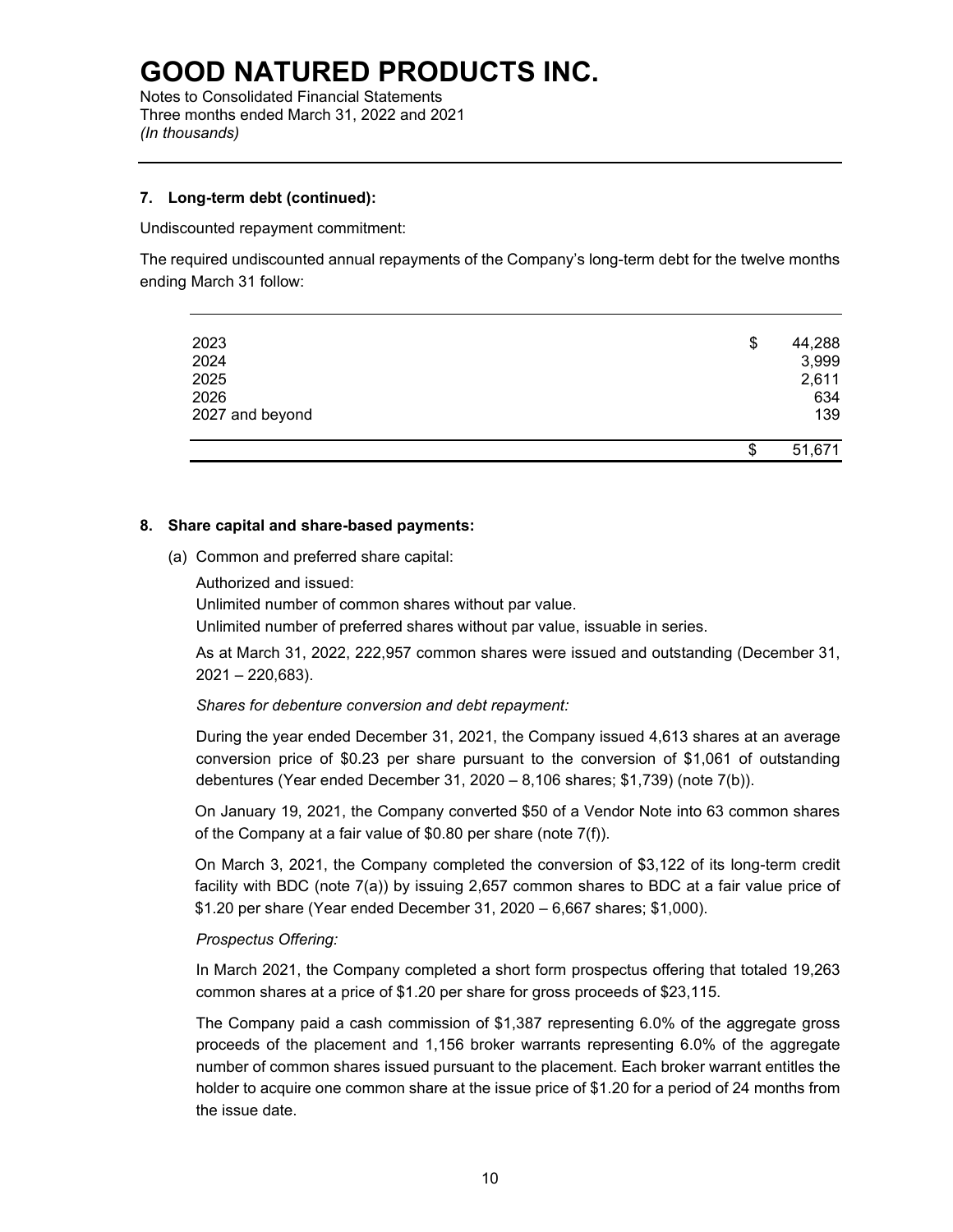Notes to Consolidated Financial Statements Three months ended March 31, 2022 and 2021 *(In thousands)*

#### **8. Share capital and share-based payments (continued):**

(a) Common and preferred share capital (continued):

The fair value at grant date of the broker warrants issued was \$612 based on the Black-Scholes pricing model and was recorded as a share issuance cost. Expected volatility was determined based on comparable publicly listed companies.

The inputs used in the measurement of the fair value of the warrants issued were:

| Risk-free interest rate          | $0.27\%$ |
|----------------------------------|----------|
| Dividend yield                   | $0.00\%$ |
| Expected life (years)            |          |
| Volatility                       | 82.34%   |
| Forfeiture rate                  | $0.0\%$  |
| Common share price at grant date | \$1.29   |

#### (b) Share options:

The change in the number of the Company's stock options follows:

|                                  |          | Weighted<br>average |
|----------------------------------|----------|---------------------|
|                                  | Options  | exercise price      |
| Outstanding at December 31, 2020 | 8,642    | \$<br>0.18          |
| Issuance of options              | 822      | 1.17                |
| Exercise of options              | (1, 174) | 0.14                |
| Forfeiture of options            | (258)    | 0.38                |
| Outstanding at December 31, 2021 | 8,032    | \$<br>0.28          |
| Issuance of options              | 689      | 0.66                |
| Exercise of options              | (115)    | 0.15                |
| Forfeiture of options            | (172)    | 0.51                |
| Outstanding at March 31, 2022    | 8,435    | \$<br>0.28          |
| Exercisable at March 31, 2022    | 5,883    | \$<br>0.21          |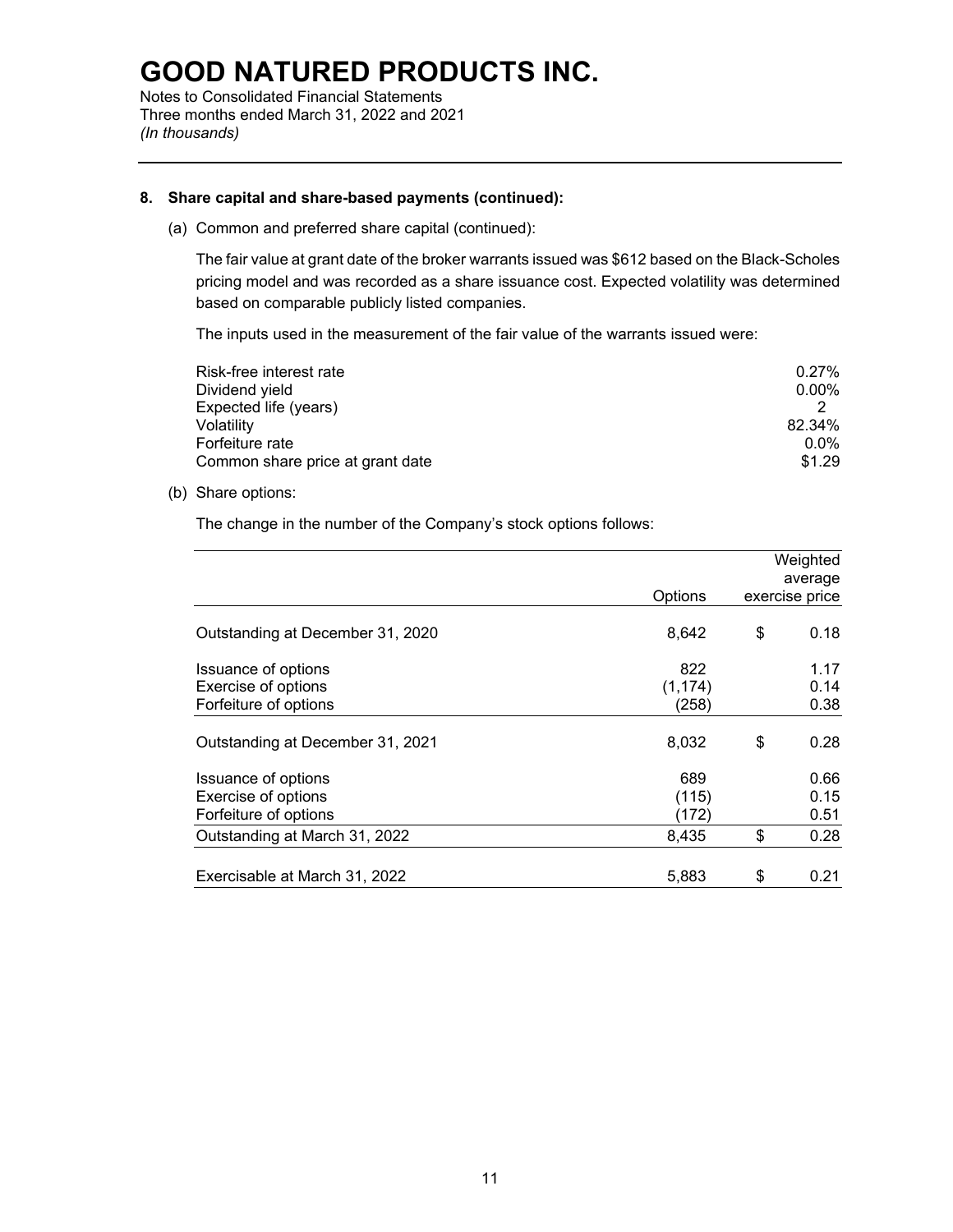Notes to Consolidated Financial Statements Three months ended March 31, 2022 and 2021 *(In thousands)*

### **8. Share capital and share-based payments (continued):**

(b) Share options (continued):

|                          |             |             | Weighted average |
|--------------------------|-------------|-------------|------------------|
|                          | Number      | Number      | remaining life   |
| Range of Exercise Prices | Outstanding | exercisable | (in years)       |
|                          |             |             |                  |
| \$0.10 to \$0.15         | 4,635,937   | 3,539,673   | 6.4              |
| \$0.16 to \$0.20         | 2,047,857   | 2,047,857   | 3.5              |
| \$0.21 to \$0.25         | 192,350     | 192,350     | 2.3              |
| \$0.26 to \$1.29         | 1,559,163   | 103,604     | 3.4              |
|                          | 8,435,307   | 5,883,484   | 5.1              |

The weighted average fair value per option granted in the three months ended March 31, 2022 was \$0.34 (year ended December 31, 2021 - \$1.17). The fair value of options granted were measured based on the Black-Scholes pricing model. Expected volatility was determined based on comparable publicly listed companies. The inputs used in the measurement of the fair values at the modification and grant dates follows:

|                                  | Three months ended | Year ended       |
|----------------------------------|--------------------|------------------|
|                                  | March 31           | December 31      |
|                                  | 2022               | 2021             |
|                                  |                    |                  |
| Risk-free interest rate          | 0.30%              | $00.26 - 0.30\%$ |
| Dividend yield                   | 0.00%              | $0.00\%$         |
| Expected life (years)            | 4                  |                  |
| Volatility                       | 77.81%             | 79.84 - 82.7%    |
| Forfeiture rate                  | $0.0\%$            | $0.0\%$          |
| Common share price at grant date | \$0.34             | $$1.12 - $1.29$  |

#### (c) Share purchase warrants:

|                                                                    |                            | Weighted<br>average  |
|--------------------------------------------------------------------|----------------------------|----------------------|
| Issuance of warrants to brokers<br>Issuance of warrants to brokers | Warrants                   | exercise price       |
| Outstanding at December 31, 2020                                   | 15,851                     | \$<br>0.20           |
| Exercise of warrants<br>Forfeiture of warrants                     | 1,156<br>(12, 762)<br>(52) | 1.20<br>0.19<br>0.19 |
| Outstanding at December 31, 2021                                   | 4,193                      | \$<br>0.50           |
| Exercise of warrants<br>Forfeiture of warrants                     | (1,989)<br>(334)           | 0.19<br>0.12         |
| Outstanding at March 31, 2022                                      | 1,752                      | \$<br>0.95           |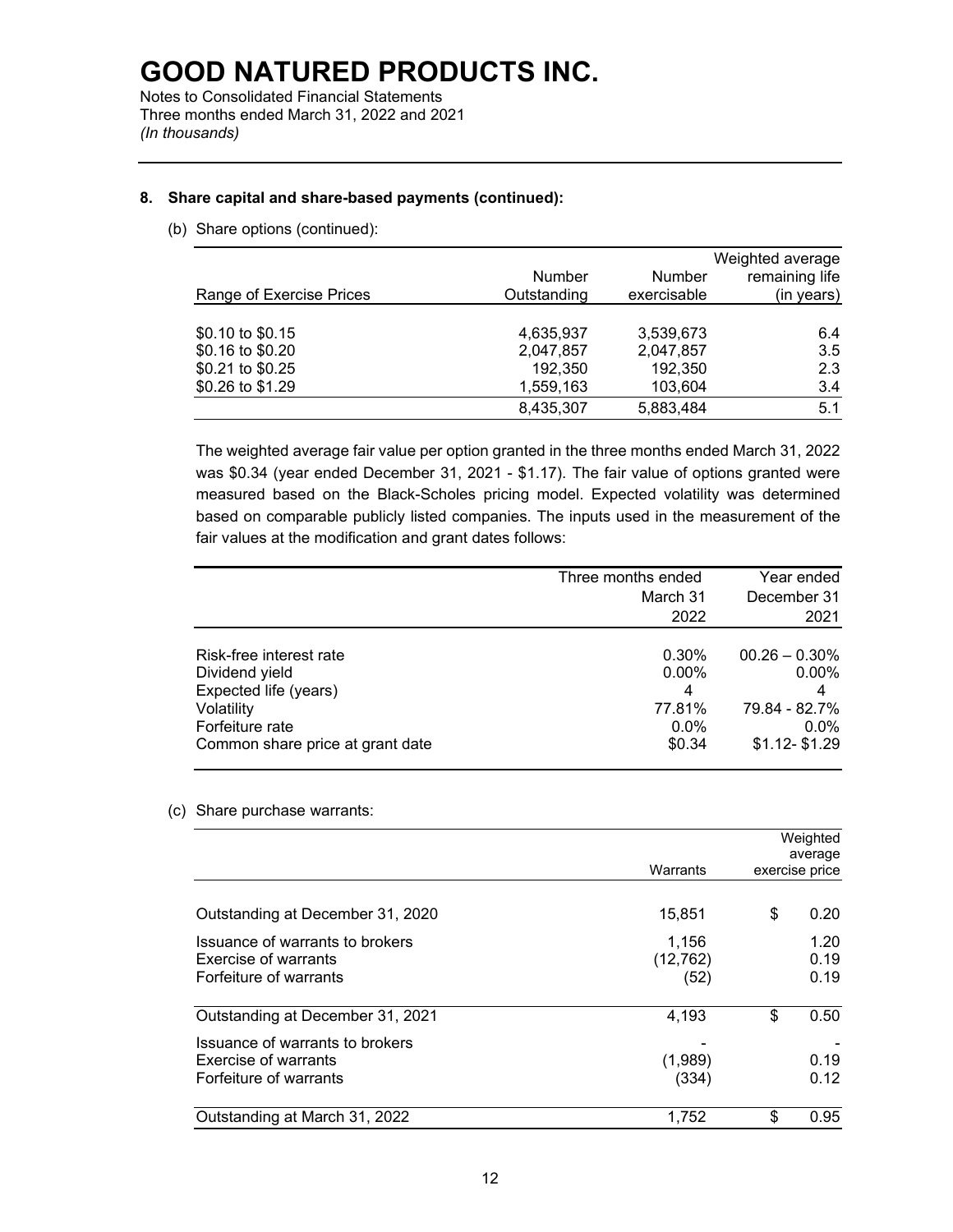Notes to Consolidated Financial Statements Three months ended March 31, 2022 and 2021 *(In thousands)*

### **8. Share capital and share-based payments (continued):**

(c) Share purchase warrants (continued):

| Expiry date                        | Warrants<br>outstanding | Average<br>Exercise<br>price | Weighted<br>average<br>remaining<br>contractual life<br>(in years) |
|------------------------------------|-------------------------|------------------------------|--------------------------------------------------------------------|
| December 2022<br><b>March 2023</b> | 597<br>1,156            | 0.47<br>1.20                 | 0.24<br>0.61                                                       |
|                                    | 1,752                   | \$<br>0.95                   | 0.85                                                               |

#### (d) Other Equity Incentives:

|                             | <b>RSUs</b> | <b>DSUs</b> | <b>PSUs</b> | Total   |
|-----------------------------|-------------|-------------|-------------|---------|
| December 31, 2020           | 2,885       |             |             | 2,885   |
| Unit Issuance               | 1,310       | 128         | 1,457       | 2,895   |
| Forfeiture                  | (306)       |             | (964)       | (1,270) |
| Share Issuance upon vesting | (893)       |             |             | (893)   |
| December 31, 2021           | 2,995       | 128         | 493         | 3,617   |
| Unit Issuance               | 1,828       |             | 1,720       | 3,549   |
| Forfeiture                  | (37)        |             |             | (11)    |
| Share Issuance upon vesting | (71)        |             |             | (71)    |
| March 31, 2022              | 4,715       | 128         | 2.214       | 7.057   |

Pursuant to the Company's Omnibus Equity Incentive Compensation Plan, the Company issued restricted share units ("RSUs") which vest over a period of two or three years; deferred share units (DSUs) which vest over a period of two years; and, performance share units (PSUs) which vest in accordance with the achievement of certain performance criteria over a period of three years.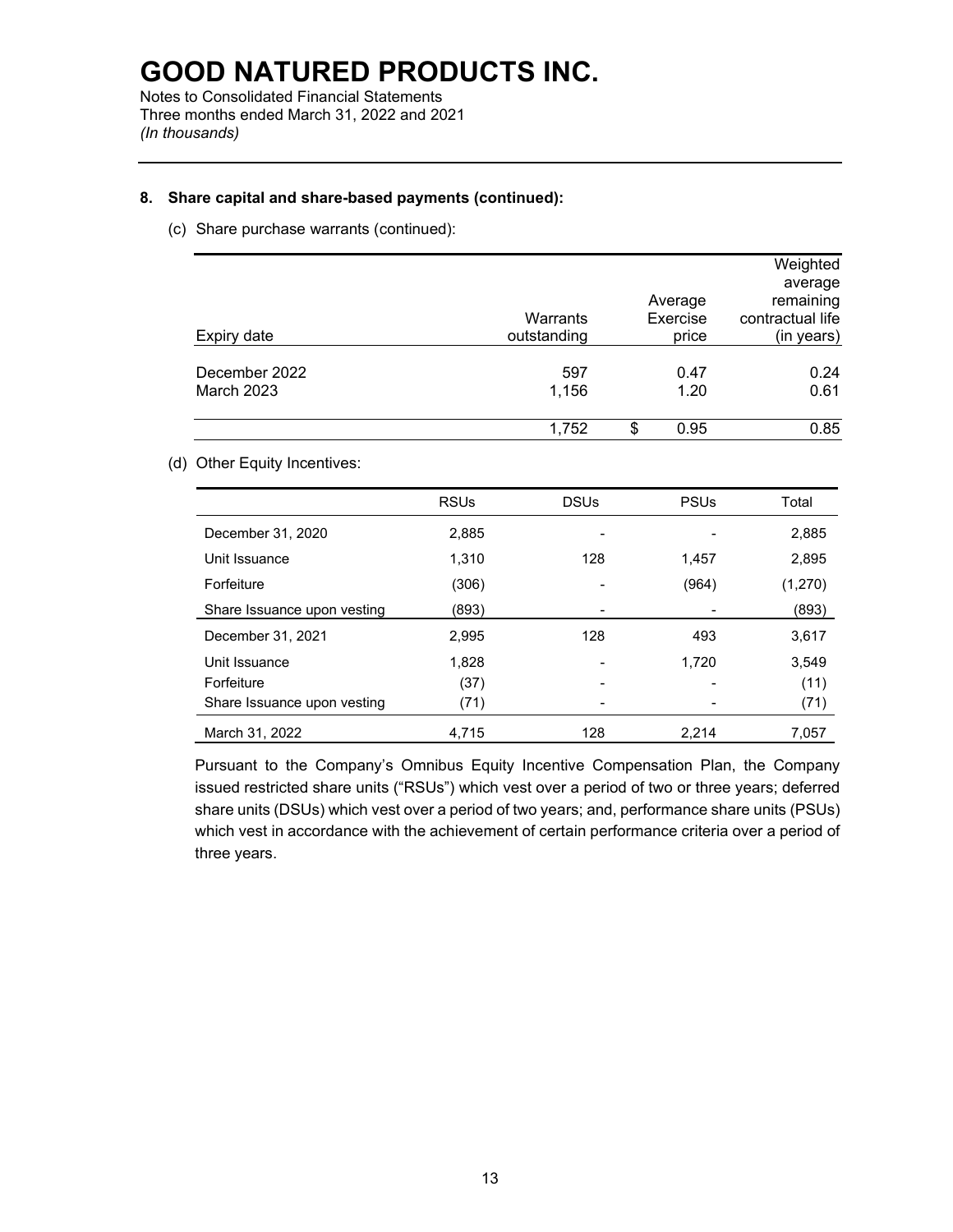Notes to Consolidated Financial Statements Three months ended March 31, 2022 and 2021 *(In thousands)*

#### **8. Share capital and share-based payments (continued):**

(d) Other Equity Incentives (continued):

Each unit entitles the holder to receive either one Common Share from treasury, the cash equivalent of one Common Share or a combination of cash and Common Shares, as the Board may determine in its sole discretion. The Company intends to settle these units in shares. The average value of the RSUs and DSUs was measured on the date of grant at \$0.66 per unit for a total of \$1,207 which will be amortized over the life of the respective terms (Year ended December 31, 2021 - \$1.28 - \$1,839).

The Company granted two types of PSUs. The first group vest based on overall performance of the Company's shares, with the second group vesting based on achievement of internal operating performance metrics as detailed by management. The total value for the PSUs of \$1,135 on date of grant will be amortized over the life of the respective terms (Year ended December 31, 2021 - \$1,096)

#### **9. Related party transactions**

The following table sets forth the remuneration of directors and key management personnel:

|                                                                            | Three months ended March 31<br>2022 |            |  |            |  |  |
|----------------------------------------------------------------------------|-------------------------------------|------------|--|------------|--|--|
| Salaries, management, consulting and director fees<br>Share based payments |                                     | 405<br>334 |  | 329<br>184 |  |  |
|                                                                            |                                     | 739.       |  | 513        |  |  |

(i)

At March 31, 2022, \$323 (December 31, 2021 - \$233) was due to directors and officers of the Company for accrued bonus, management, consulting, director fees and expense reimbursement.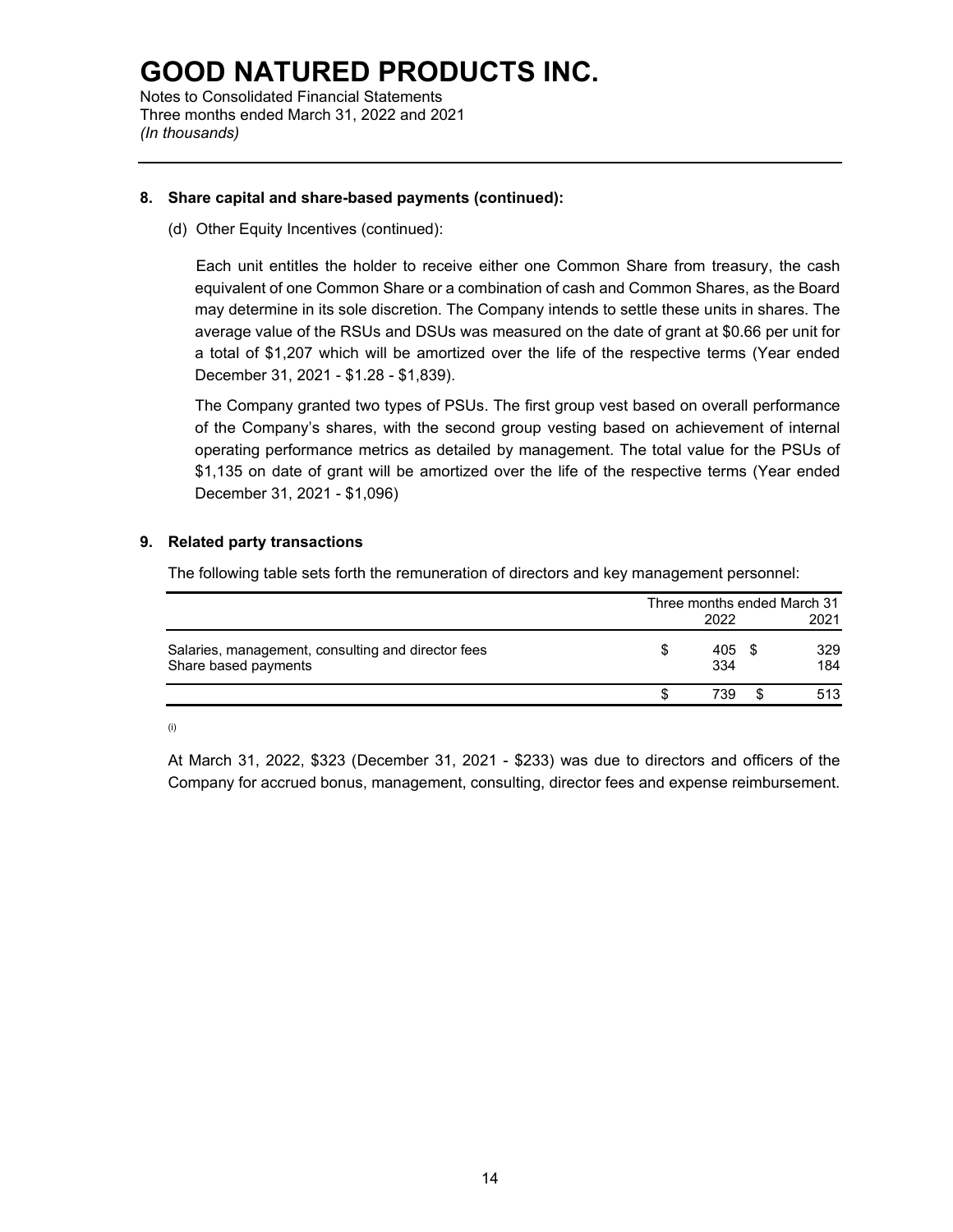Notes to Consolidated Financial Statements Three months ended March 31, 2022 and 2021 *(In thousands)*

#### **10. Cost of product revenue:**

The following is a breakdown of the Company's cost of product revenue.

|                                                    |   | Three months ended March 31 |  |              |  |  |
|----------------------------------------------------|---|-----------------------------|--|--------------|--|--|
|                                                    |   | 2022                        |  |              |  |  |
| Variable cost of product<br>Fixed factory overhead | S | 17,715<br>1,283             |  | 4,678<br>298 |  |  |
| Depreciation                                       |   | 304                         |  | 135          |  |  |
|                                                    | S | 19.302                      |  | 5,111        |  |  |

Variable cost of product includes direct material, labour and inbound freight.

Fixed factory overhead includes allocated costs such as utilities, insurance, maintenance and property taxes.

#### **11. Selling, general, and administrative (SG&A):**

The following is a breakdown of the Company's selling, general and administrative expenses.

|                                                 | Three months ended March 31 |       |      |      |  |  |
|-------------------------------------------------|-----------------------------|-------|------|------|--|--|
|                                                 |                             |       | 2021 |      |  |  |
| SG&A wages                                      | \$                          | 2,086 |      | 889  |  |  |
| SG&A other                                      |                             | 1,250 |      | 573  |  |  |
| Product development                             |                             | 192   |      | 99   |  |  |
| Acquisition related activity & One-time charges |                             | 278   |      | 146  |  |  |
|                                                 | S                           | 3.806 | \$   | .707 |  |  |

#### **12. Segmented information:**

All of the Company's operations are within the packaging and manufacturing industry, and its major products are broken out into separate business groups: Industrial, Packaging, General Merchandise, Commercial Business Supplies, and Services. The majority of the Company's operations are performed within the United States and Canada, with 80% of total revenue coming from customers in the United States and 20% in Canada.

A reporting segment is defined as a component of the Company that:

- Engages in business activities from which it may earn revenues and incur expenses;
- Whose operating results are reviewed regularly by management; and
- In which discrete financial information is available.

For the three months ended March 31, 2022 and 2021, the Company's significant reportable segments aggregates its subsidiaries operating performance into 5 main business groups. The Company's chief operating decision maker evaluates segment performance based on segment revenue and operating earnings defined as "net income before corp. costs". Net income before corp. costs is comprised of each segments discrete revenues, cost of product revenue, logistics and fulfillment, and SG&A. The following table summarizes segment performance: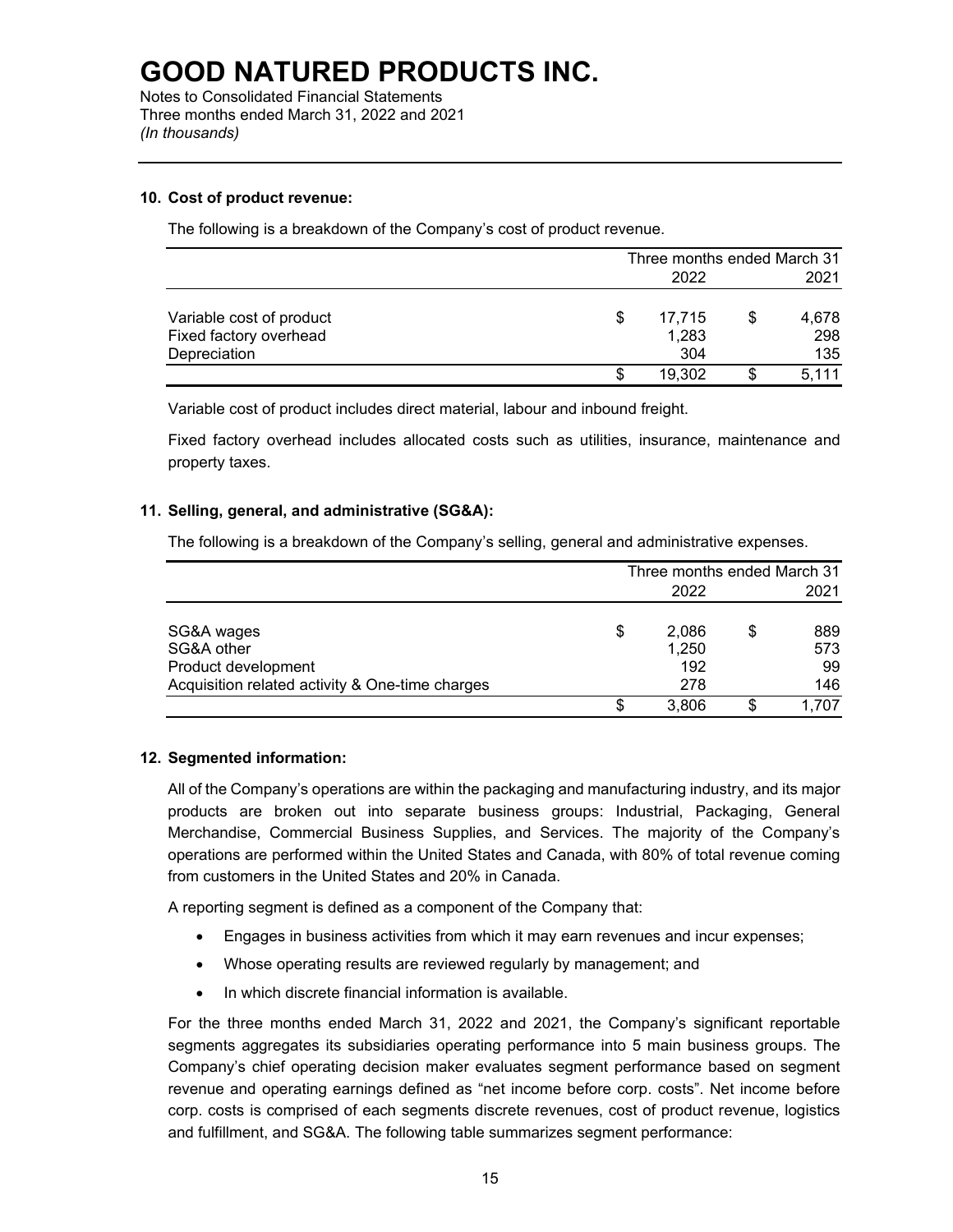Notes to Consolidated Financial Statements Three months ended March 31, 2022 and 2021 *(In thousands)*

### **12. Segmented information (continued):**

|                                   | <b>Total</b> | <b>Industrial</b> | Packaging   | General<br><b>Merchandise</b> | Commercial<br><b>Supplies</b>  | <b>Services</b> |
|-----------------------------------|--------------|-------------------|-------------|-------------------------------|--------------------------------|-----------------|
| Mar. 31, 2022                     |              |                   |             |                               |                                |                 |
| Revenue                           | \$<br>25,936 | \$<br>18,992      | \$<br>6,208 | \$<br>312                     | \$<br>20                       | \$<br>404       |
| Net income, before corp.<br>costs | 2,322        | 1,387             | 387         | 243                           | 4                              | 301             |
| Depreciation and<br>Amortization  | 1,446        | 1,328             | 118         | $\blacksquare$                |                                |                 |
| Capital Expenditures              | 1,517        | 1,088             | 429         |                               |                                |                 |
| Reportable segments<br>assets     | 72,990       | 59,434            | 13,556      |                               |                                |                 |
| Mar. 31, 2021                     |              |                   |             |                               |                                |                 |
| Revenue                           | \$<br>7,900  | \$<br>5,486       | \$<br>2,082 | \$<br>233                     | \$<br>$\overline{\phantom{0}}$ | \$<br>117       |
| Net income, before corp.<br>costs | 1,581        | 976               | 588         | (3)                           | $\overline{\phantom{a}}$       | 14              |
| Depreciation and<br>Amortization  | 231          | 42                | 189         |                               |                                |                 |
| Capital expenditures              | 17           |                   | 17          |                               |                                |                 |
| Reportable segments<br>assets     | 40,853       | 35,486            | 5,367       | $\overline{\phantom{a}}$      | $\overline{\phantom{a}}$       |                 |

|                                                      | Mar. 31, 2022 | Mar. 31, 2021 |
|------------------------------------------------------|---------------|---------------|
| Reportable segment net income, before corp.<br>costs | \$<br>2,322   | \$<br>1,581   |
| Parent company costs (unallocated)                   | (1, 469)      | (1,561)       |
| SG&A (unallocated)                                   | (278)         | (146)         |
| Adjustments to reconcile to net loss before taxes    |               |               |
| Share based compensation                             | (601)         | (270)         |
| Depreciation and amortization                        | (671)         | (236)         |
| Financing costs                                      | (975)         | (1,033)       |
| Foreign exchange gain (loss)                         | 26            | (71)          |
| Loss on debt repayment and conversion                |               |               |
| Gain on interest free loan                           |               | 166           |
| Net loss before taxes                                | (1,646)       | (1,903)       |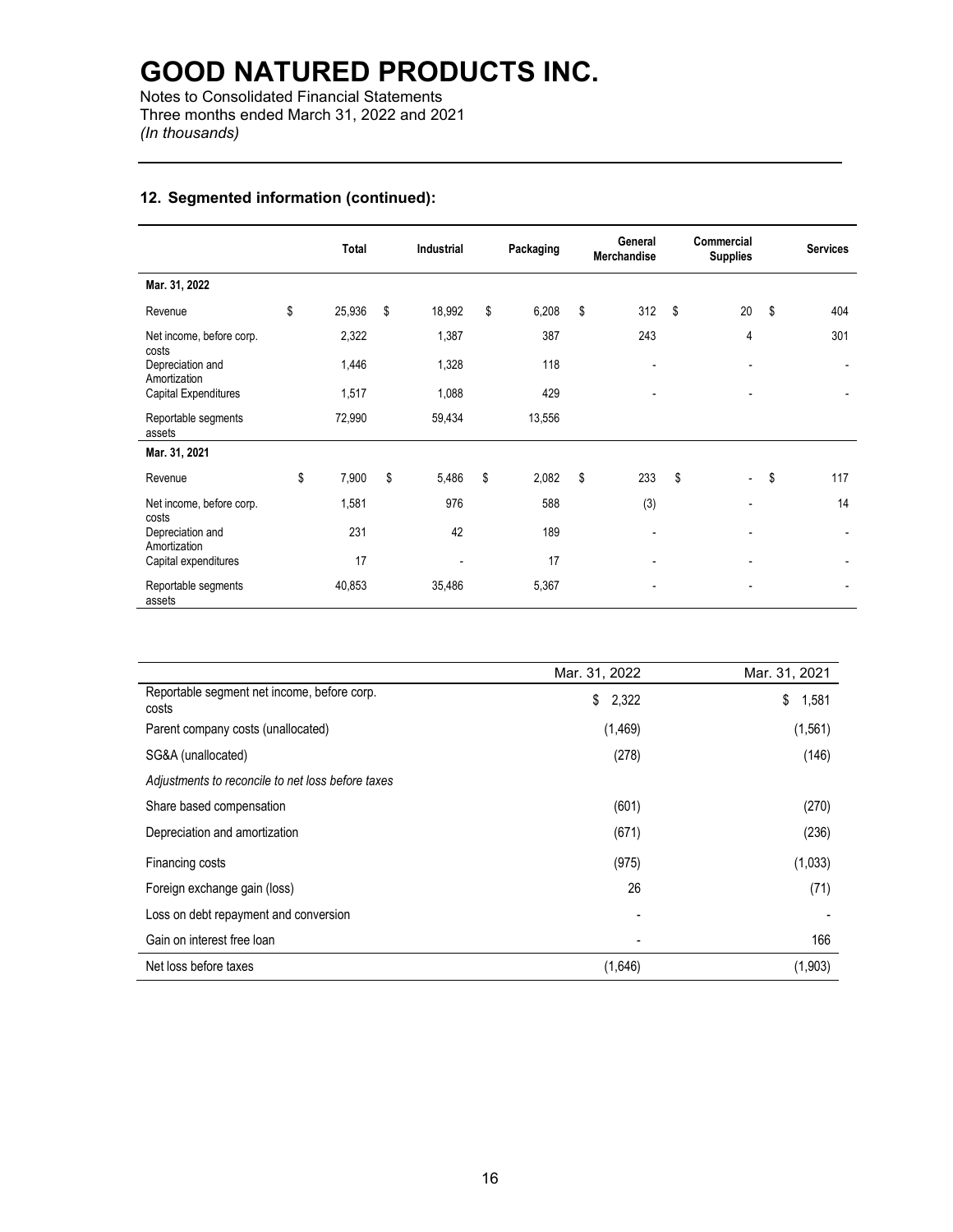Notes to Consolidated Financial Statements Three months ended March 31, 2022 and 2021 *(In thousands)*

### **13. Supplementary cash flow information:**

|                                                        | Three months ended March 31 |       |   |       |
|--------------------------------------------------------|-----------------------------|-------|---|-------|
|                                                        |                             | 2022  |   | 2021  |
| Non-cash investing activities:                         |                             |       |   |       |
| Acquisition of right of use asset via equipment lease  | S                           | 2.084 | S |       |
| Non-cash financing activities:                         |                             |       |   |       |
| Capitalized equipment lease liability                  | \$                          | 2,084 |   |       |
| Shares issued for conversion of debentures (note 7(b)) | \$                          |       | S | 536   |
| Shares issued for conversion of BDC loan (note 7(a))   | \$                          |       |   | 3,123 |
| Shares issued for conversion of other debt (note 7(a)) | S                           |       |   | 50    |

#### **14. Subsequent events:**

- a) On April 6, 2022 the Corporation finalized an agreement with Export Development Canada ("EDC") whereby EDC will provide US\$2,000 in financing to support tooling manufacturing costs for customers and other inline products. The facility will be amortized over a 42 month period from initial drawdown of funds at an annual rate of US Prime plus 3%. As disclosed in Note 1, the Company is in breach of a covenant in its Senior Credit Facility and as a result of a cross default clause associated with the Senior Credit Facility in the EDC financing agreement, the borrowings will be classified as current debt. On May 3, 2022, the Company drew \$324 from this facility.
- b) On May 4, 2022 the Corporation entered into a definitive asset purchase agreement to acquire all the business and operating assets of FormTex Plastics Corporation ("FormTex"), a manufacturer of high-quality custom plastic packaging for cash consideration of US\$4,800, subject to customary closing adjustments.
- c) On May 17, 2022, announced a non-brokered private placement (the "Offering") of 15,000 special warrants (the "Special Warrants") of the Company at a price of \$0.40 per Special Warrant (the "Issue Price") for aggregate gross proceeds up to \$6,000. Each Special Warrant shall be exercisable, for no additional consideration and with no further action on the part of the holder thereof, into one unit of the Company (a "Unit").